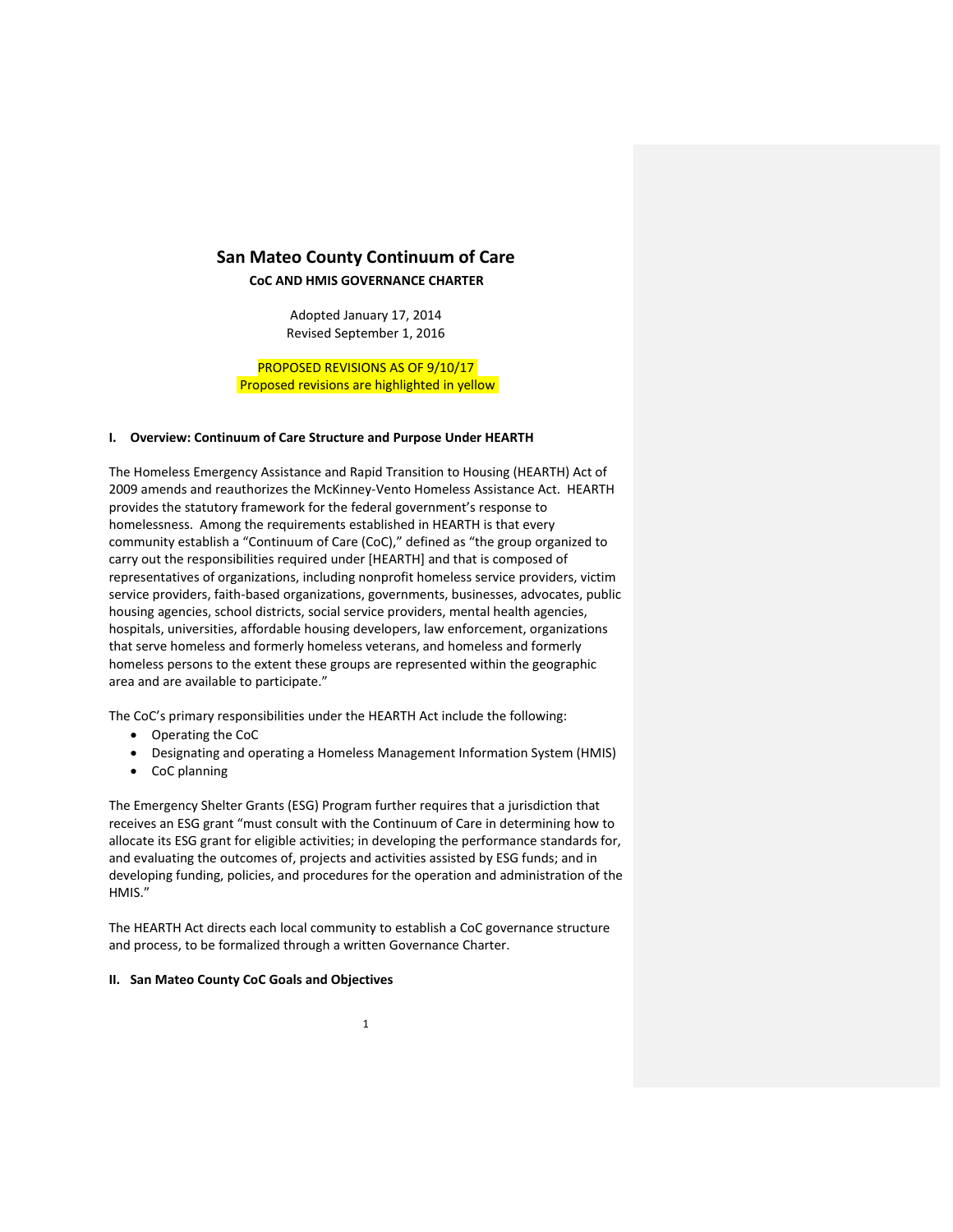The San Mateo County CoC has made a commitment to achieving the goals set forth in Opening Doors: The Federal Strategic Plan to Prevent and End Homelessness.

Strategies for meeting these goals are set forth in *Ending Homelessness in San Mateo County* the community's strategic plan for ending homelessness among all populations by 2020.

This plan affirms the community's commitment to meet the HEARTH measures, including: reducing the number of first time homeless households, increasing the rate of exit to permanent housing, reducing the length of time households are homeless, reducing the rate of return to homelessness and increasing participant income.

Additionally, the CoC affirms an intention to develop a system that meets the specific needs of all populations. Specific goals include:

- Homeless families are rapidly re-housed within 30 days of becoming homeless;
- Developing strategies that address the unique needs of unaccompanied homeless youth, including strategies that addresses homeless youth trafficking and other forms of exploitation;
- Ensuring that persons fleeing domestic violence are offered available safe housing and services available, and that they have options and choices, and that their personal information is protected.

The CoC's policies, procedures, including standards for assistance, are described in Appendix B.

## **III. San Mateo County CoC Steering Committee – Structure and Function**

#### A. Authority

In San Mateo County, the CoC role and responsibilities are fulfilled by a committee called the San Mateo County CoC Steering Committee ("the Steering Committee"). The Steering Committee is convened and staffed by the San Mateo County Human Services Agency (HSA), Center on Homelessness. H.S.A. also serves as the CoC Lead Agency. The Steering Committee is responsible for overseeing the creation of an annual Homeless Continuum of Care plan and application to HUD for funding for projects and programs serving homeless persons. Specific responsibilities are detailed in Section V.

#### B. Purpose

The purpose of the CoC Steering Committee is to:

 Oversee a year‐round planning process designed to guide the development of a homeless crisis response system for San Mateo County;

**Commented [JS1]:** Note: removed some details of the timelines as the Opening Doors timelines may change, so better to not include the timeline in this charter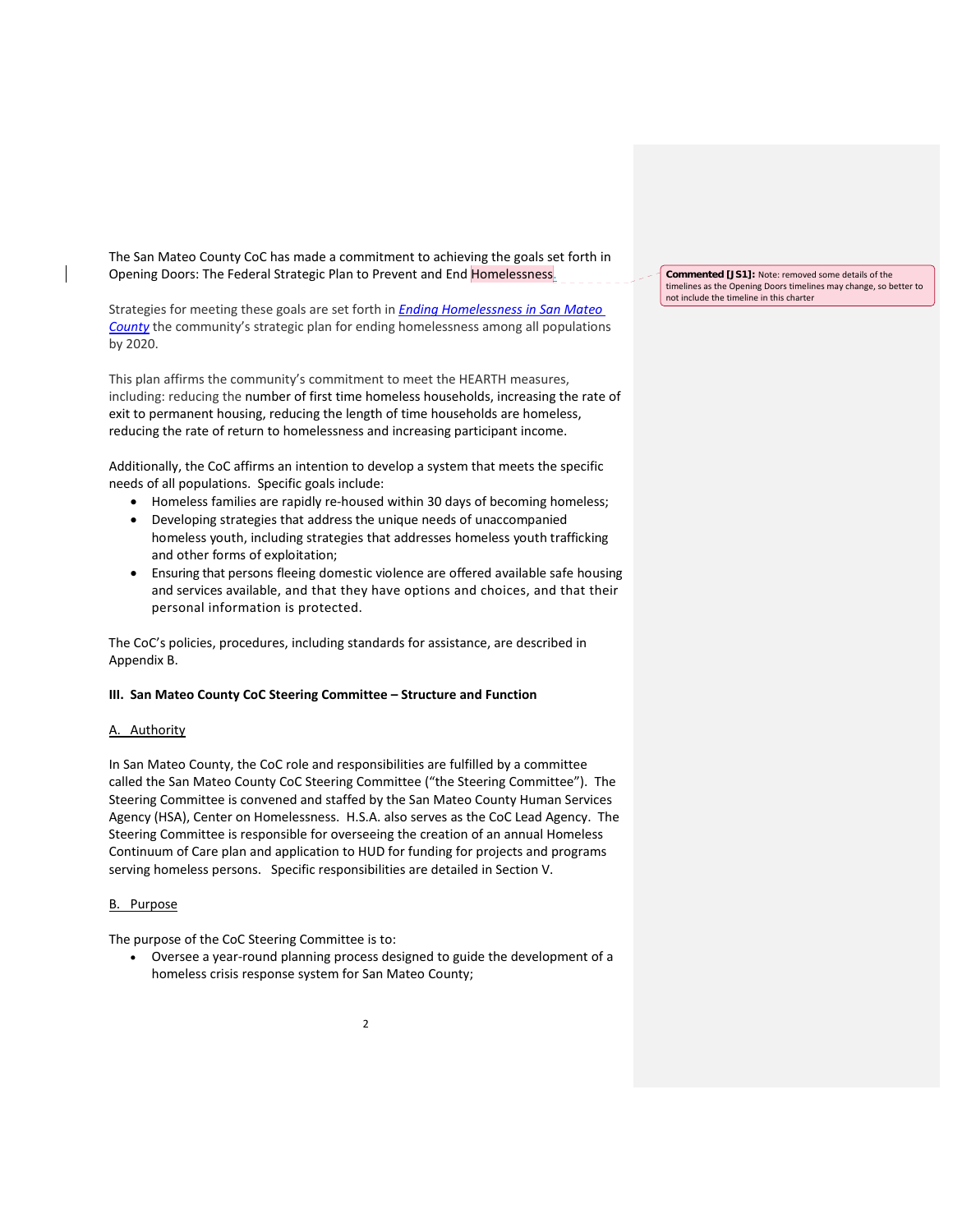- Regularly assess system performance data and use data to inform system planning;
- Oversee San Mateo County's annual application to HUD for Continuum of Care funding;
- Oversee the implementation of the Homeless Management Information System (HMIS);
- Consult with the San Mateo County Department of Housing and entitlement jurisdictions on the administration of ESG funds, including funding allocations, performance standards, and evaluation of project performance.

## C. Composition

CoC Regulations (578.5) require that the CoC Steering Committee be representative of relevant organizations and of projects serving homeless subpopulations and include at least one homeless or formerly homeless individual.

The San Mateo County Steering Committee shall be composed of no more than forty members. The composition of the committee is designed to ensure that the CoC solicits and considers opinions from individuals and organizations with knowledge or an interest in ending homelessness in the area. The Steering Committee shall include representatives of the following constituencies, in the following numbers.

|                                                       |                                       | Number of                 |
|-------------------------------------------------------|---------------------------------------|---------------------------|
| <b>Stakeholder Group</b>                              |                                       | <b>Representatives on</b> |
|                                                       |                                       | Committee                 |
| Non-Profit Service Providers Representing Key Service |                                       | Up to 8 (one for each     |
| Modalities:                                           |                                       | modality)                 |
|                                                       | 1. Prevention                         |                           |
|                                                       | 2. Outreach                           |                           |
|                                                       | 3. Emergency shelter,                 |                           |
|                                                       | 4. Transitional or Interim housing    |                           |
|                                                       | 5. Rapid Re-Housing                   |                           |
| 6.                                                    | Supportive housing                    |                           |
|                                                       | 7. Affordable housing                 |                           |
| 8.                                                    | Core Service Agency/Safety Net        |                           |
| Mainstream Service Systems:                           |                                       | Up to 5 (one for each     |
| 1.                                                    | <b>Employment and Training System</b> | system)                   |
| 2.                                                    | <b>Mental Health System</b>           |                           |
| 3.                                                    | Alcohol and Drug Treatment System     |                           |
|                                                       | 4. Health System                      |                           |
|                                                       | 5. Criminal Justice System            |                           |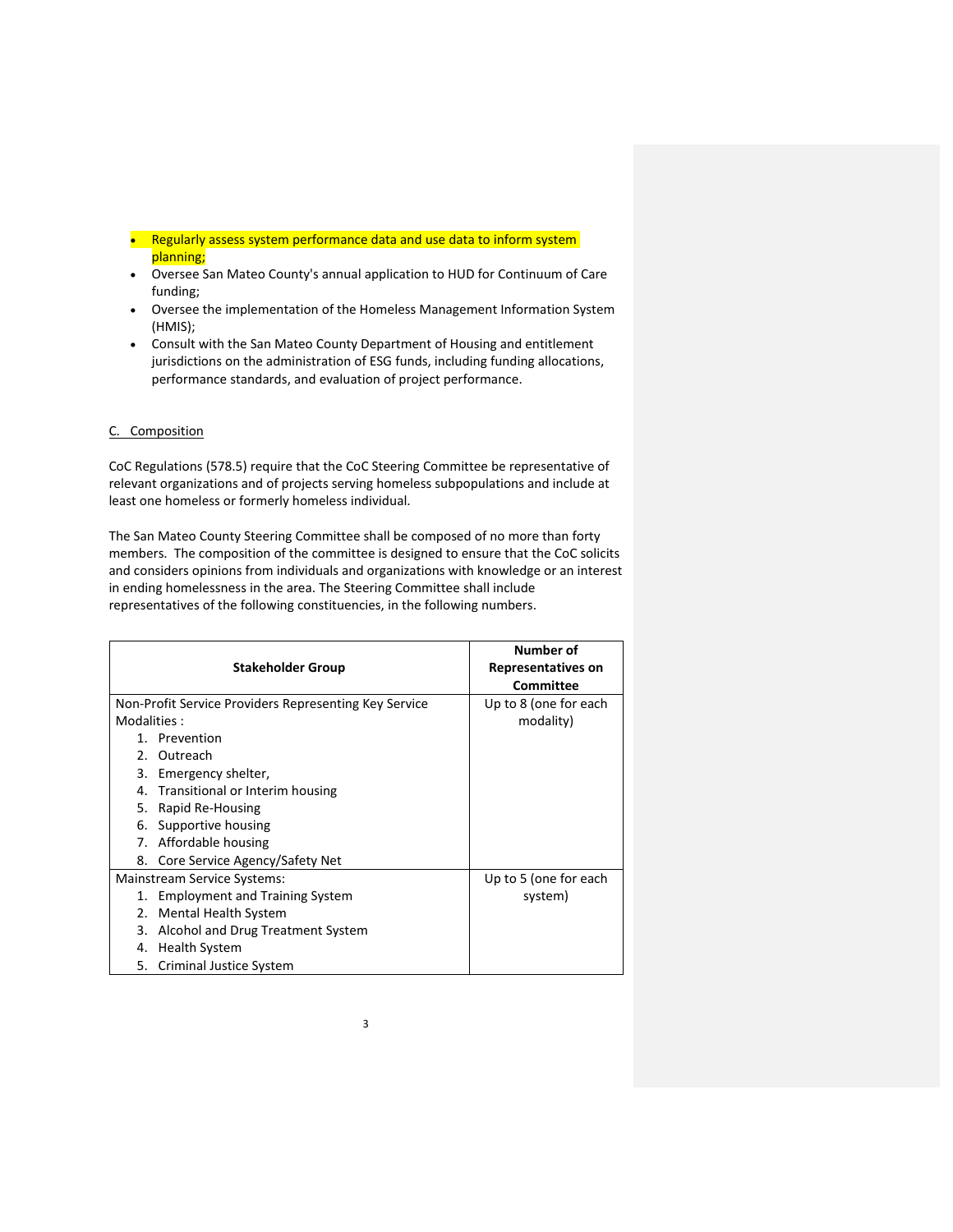| <b>Stakeholder Group</b>                                      | <b>Number of</b><br><b>Representatives on</b><br>Committee |
|---------------------------------------------------------------|------------------------------------------------------------|
| Organizations Representing Key Subpopulations:                | Up to 4 (one for each                                      |
| 1. Veterans                                                   | subpopulation)                                             |
| 2 <sub>1</sub><br>Seniors                                     |                                                            |
| 3. Youth                                                      |                                                            |
| 4. Domestic Violence Survivors                                |                                                            |
| <b>Entitlement Cities:</b>                                    | Up to 4 (one for each                                      |
| 1. Daly City                                                  | city)                                                      |
| 2. Redwood City                                               |                                                            |
| San Mateo<br>3.                                               |                                                            |
| 4. South San Francisco                                        |                                                            |
| <b>County Government Rep</b>                                  | $\mathbf{1}$                                               |
| <b>Housing Authority Representative</b>                       | $\mathbf{1}$                                               |
| <b>Private Foundation Rep</b>                                 | $\mathbf{1}$                                               |
| <b>Business Rep</b>                                           | $\mathbf{1}$                                               |
| Homeless or Formerly Homeless Individual                      | $\mathbf{1}$                                               |
| <b>Housing Developer</b>                                      | $\mathbf{1}$                                               |
| <b>Housing Advocate</b>                                       | $\mathbf{1}$                                               |
| Community Development/Finance Rep                             | $\mathbf{1}$                                               |
| Representative of the educational system                      | $\mathbf{1}$                                               |
| An agency that serves survivors of human trafficking          | $\mathbf{1}$                                               |
| <b>Disability Service Organizations, Disability Advocates</b> | $\overline{1}$                                             |
| Lesbian, Gay, Bisexual, Transgender, Queer (LGBTQ)            | $\overline{1}$                                             |
| <b>Advocates, and LGBTQ Service Organizations</b>             |                                                            |
| At-Large Members                                              | Up to 8                                                    |
| Subcommittee and Workgroup Chairs                             | Up to 5                                                    |

## D. Terms

Steering Committee members shall serve for three‐year terms. Steering Committee members may be re‐elected, with a term limit of three three‐year terms (nine consecutive years). Term limits may be waived by a vote of the Steering Committee on a case-by-case basis in instances where another applicable representative of that stakeholder group cannot be identified.

## E. Election/Nomination of Members

A new Steering Committee shall be seated each year in January. Slots that are vacant due to resignation or term expiration shall be filled through a nomination process. Nominations shall **generally** be solicited for vacant slots July through September, with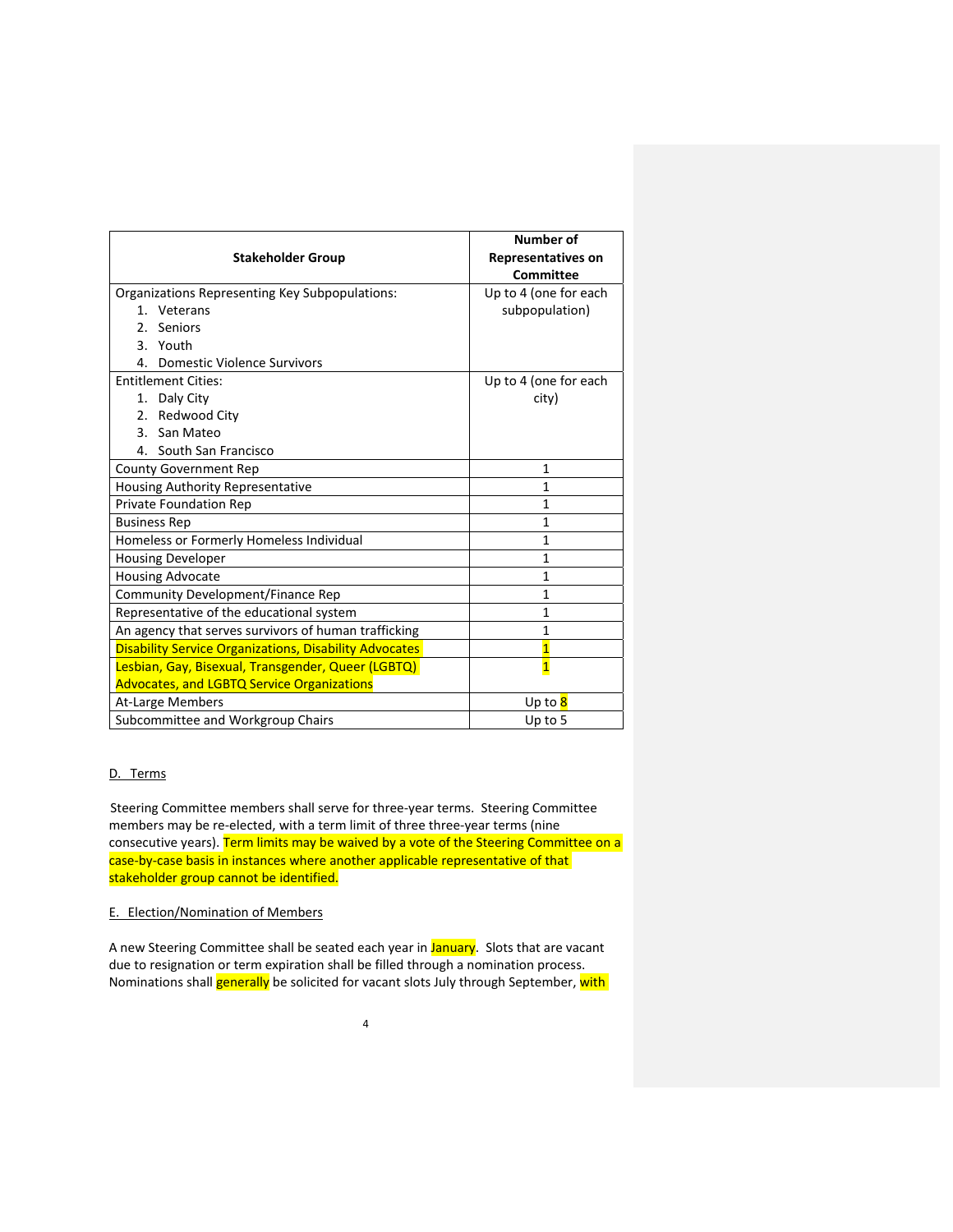nominations made at the October meeting. The process for solicitation of nominations shall include outreach by Lead Agency staff and Committee members (via emails, phone calls, announcements at meetings, etc.). Specific individuals (not organizations) shall be recruited who are able to represent the constituencies described in Section C. Once a slate of individuals has been identified, the Committee will entertain nominations and elect the new members to fill the vacant slots. New members shall generally be voted in at the **October meeting and will be seated in the** first meeting of the calendar year.

Vacancies that occur outside the regular cycle due to resignations may be filled before the October meeting. Nominations may be voted upon at any meeting following the resignation.

#### F. Meetings

The Steering Committee shall meet on a quarterly basis, usually in October, January/February, April/May and July/August (dates will be impacted by the deadline for HUD Continuum of Care NOFA as well as by the ESG funding cycle).

Meetings shall be open to any interested individual, including members of the public. Meeting announcements and agenda will be distributed to members by email at least two days prior to the date of the meeting. Agendas will be publicly posted in advance of the meeting.

### G. Decision‐Making

All actions of the Steering Committee shall be taken by vote. A two-thirds majority of Steering Committee members present shall be required to take a Steering Committee action. In circumstances that need time-sensitive action, voting may take place by email, with the vote being ratified at the next in person Steering Committee meeting.

Robert's Rules of Order shall be followed in taking Committee action. No member may participate in or influence discussions or resulting decisions concerning the award of a grant or other financial benefits to the organization that the member represents.

#### H. Conflict of Interest

A Steering Committee member shall be deemed to have a conflict of interest if he or she has a prohibited conflict of interest pursuant to any of the following: the California Political Reform Act, Government Code sections 81000 *et seq*.; California Government Code sections 1090 *et seq*., the common law prohibition against bias, or any applicable conflict of interest policy for the County of San Mateo.

The Steering Committee shall apply a reasonableness standard in determining whether a conflict exists. If a member has a conflict of interest, he or she shall declare the

**Commented [JS2]:** Made some revisions to the description of outreach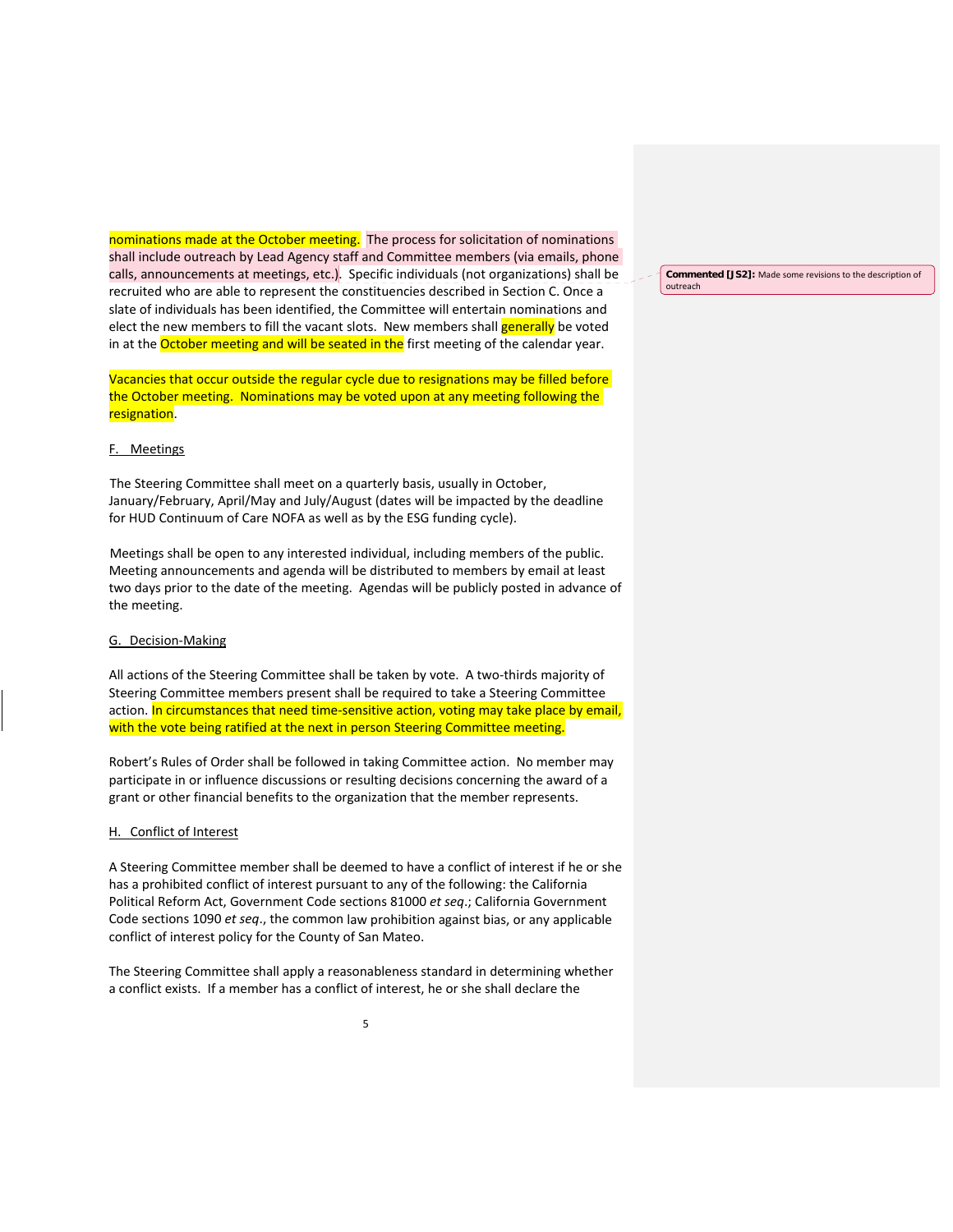conflict on the record, refrain from discussing the issue with the Committee, and recuse him or herself from voting on the matter.

#### I. Attendance

Steering Committee Members shall be expected to attend all meetings unless excused by informing HSA staff.

Each committee member may designate one proxy member to vote in his/her place if he/she is unable to attend. The proxy member must be specifically named by the member. HSA staff will maintain the membership roster and list of proxies.

If a Steering Committee member has two unexplained absences in a year, the Chair/Co‐ Chair may recommend that he or she be removed from the Steering Committee. Members may be removed only by a vote of the Steering Committee.

#### J. Officers

The Steering Committee shall elect either: (1) one Committee Chair; or (2) two Committee Co-Chairs. Election of officers shall take place at the meeting following the meeting at which new members are elected.

The Co-Chairs shall be responsible for chairing Steering Committee meetings and for working with Center on Homelessness staff to develop meeting agendas.

If the Chair or Co-Chairs cannot a meeting, the Chair/Co-Chairs may name an Acting Chair for that meeting. The Acting Chair must be a member of the Steering Committee (not a proxy).

# K. Subcommittees and Workgroups

The Steering Committee shall establish subcommittees and workgroups as are necessary to conduct the work of Continuum of Care planning and submission of the CoC application. Subcommittee membership is open to any interested member of the community. Each subcommittee must have a chair or co-chairs, who are appointed by the Steering Committee Chair or Co‐Chairs.

Subcommittees may include, but are not limited to:

- HMIS Subcommittee
- Performance Measurement Subcommittee (CoC and ESG)
- CoC Standards and Policies Subcommittee
- CoC Standards and Policies Committee
- Funding Group/CoC Application Review Panel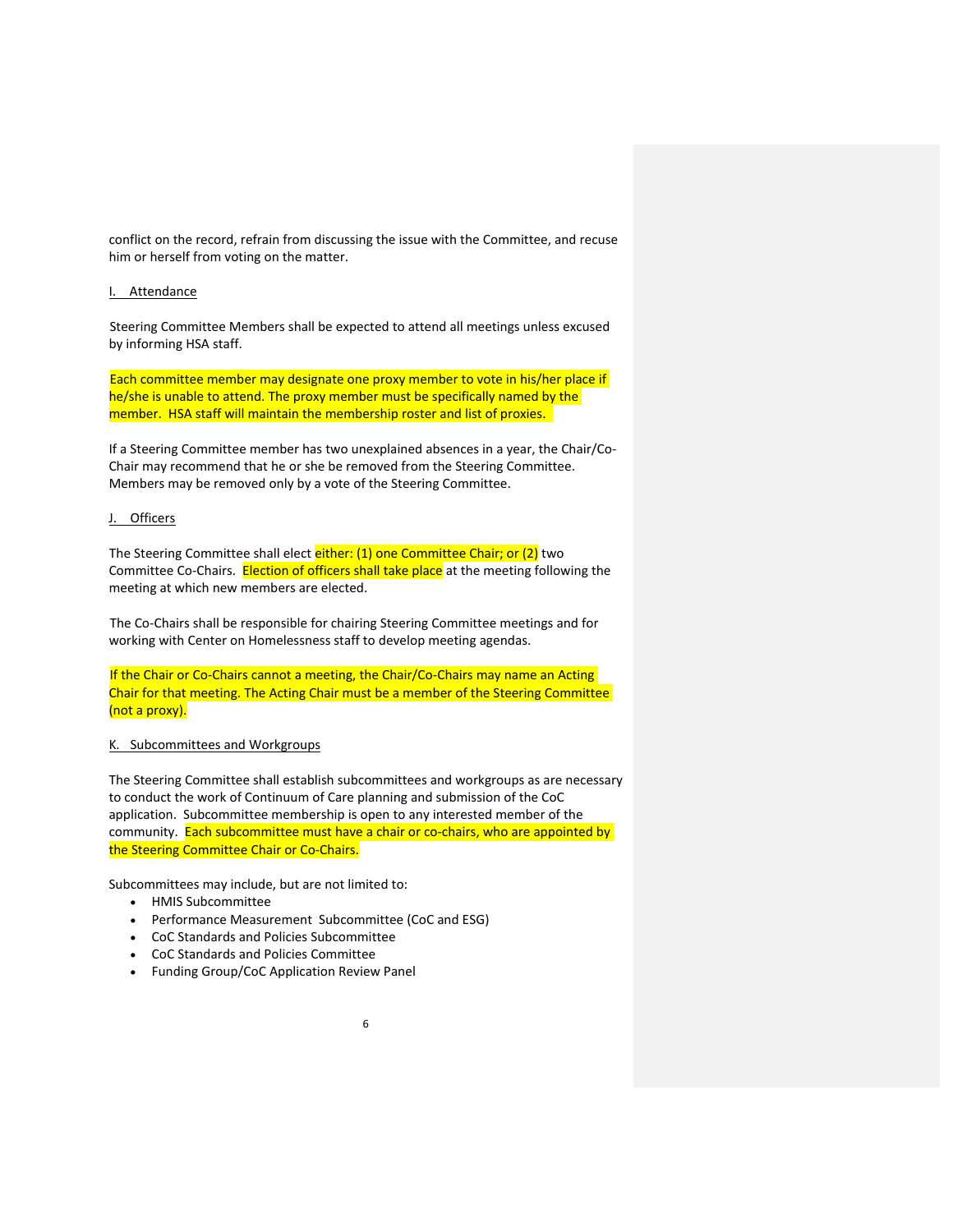## L. Record Keeping

In consultation with the Chair or Co-Chairs of the Steering Committee, staff of the Center on Homelessness shall develop and distribute agendas and minutes and perform other record keeping functions.

### **IV. HMIS Lead Agency**

The CoC Steering Committee shall designate a lead agency for the HMIS. The HMIS Lead Agency for San Mateo County is the San Mateo County Human Services Agency, Business Systems Group (BSG). In accordance with Section 578.7(b) of the CoC Interim Rule, the CoC shall:

- Review, revise, and approve a privacy plan, security plan, and data quality plan for the HMIS
- Ensure consistent participation of recipients and sub recipients in the HMIS; and
- Ensure the HMIS is administered in compliance with requirements prescribed by HUD in the HMIS Data Standards

This work shall be conducted by staff from the Center on Homelessness, Business Systems Group, and the HMIS Subcommittee.

Compliance with HMIS requirements shall be documented in the San Mateo County HMIS Policies and Procedures, which will be updated annually by the HMIS Lead Agency and reviewed and approved by the CoC Steering Committee. The HMIS Policies and Procedures are provided in Appendix C of this document.

#### **V. Responsibilities of the Steering Committee and Subcommittees**

Responsibilities of the Steering Committee are listed below.

#### A. Steering Committee

- Review and vote on nominations to fill vacancies on the Steering Committee;
- Review and approve strategies for addressing homelessness developed by lead agency, subcommittees, and workgroups;
- Review and approve an annual work plan for addressing homelessness developed by lead agency and workgroups;
- Review and approve CoC Policies and Procedures developed by the Lead Agency, subcommittees and workgroups;
- **•** Regularly assess system performance data and use data to inform system planning;
- Review and approve plans for development and implementation of a Coordinated Entry System for homeless households, as developed by the Lead Agency;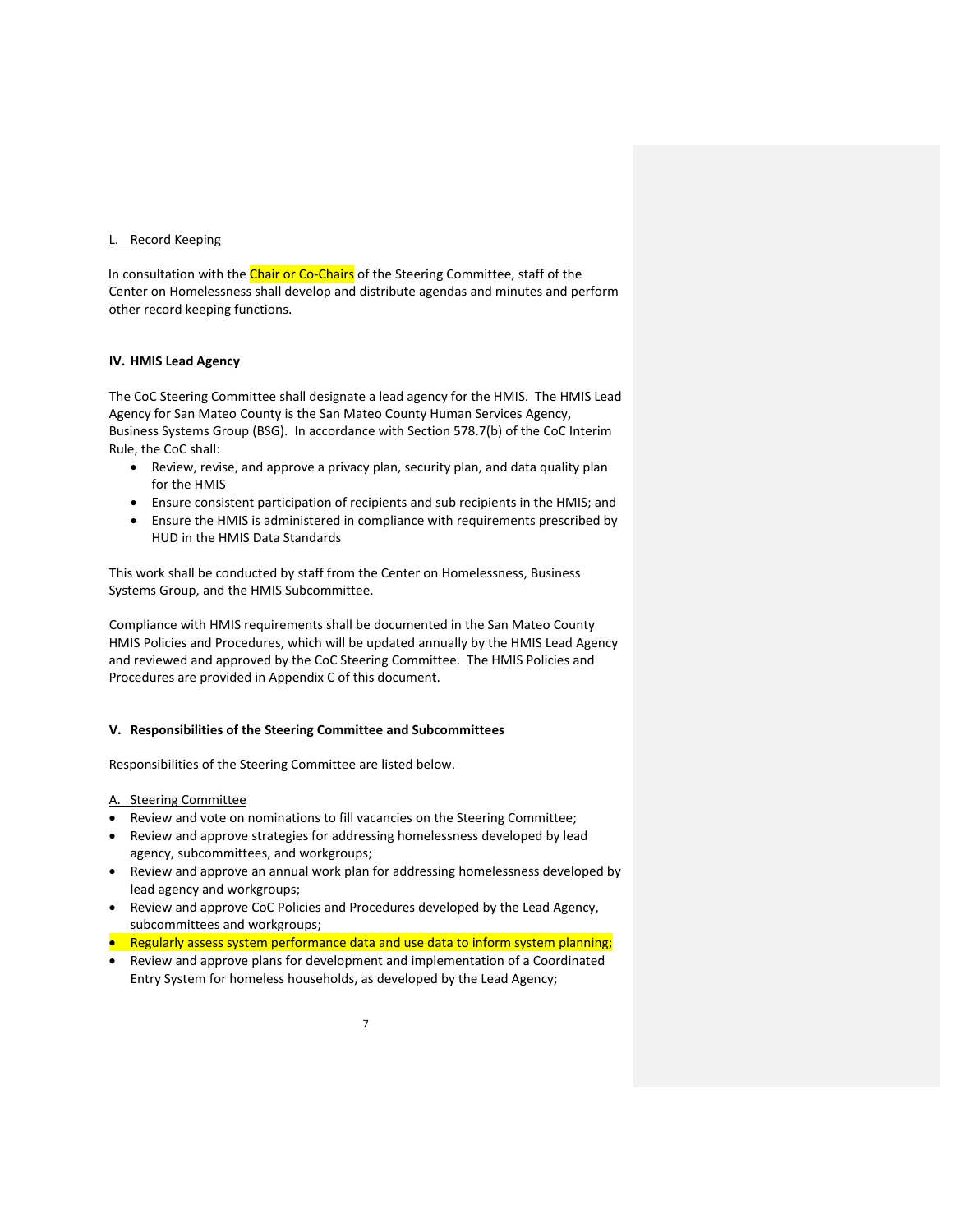- Review and approve recommendations from the Project Performance Subcommittee on performance issues, recommended corrective action, and proposed re‐allocation of funds;
- Review and approve annual Collaborative Application for CoC funds; including a Rating and Ranking policy that uses objective, written criteria to review, rank and select projects for funding;
- Ensure that the CoC application process is transparent, open and that proposals from organizations who have not received CoC funds are accepted;
- Approve final Project Priority list developed by Review Panel;
- Review and act on provider appeals as needed;
- Approve methodology for annual Point in Time Count, Housing Inventory and Gaps Analysis developed by lead agency (bi‐annually for street count), review and approve final count
- Review and approve annual performance standards and evaluation of outcomes for CoC and ESG programs, as developed by Lead Agency and Project Performance Work Group;
- Review and provide input on information prepared by Lead Agency for entitlement cities related to their Consolidated Plans; specifically, information relating to reducing and ending homelessness through:
	- o Outreach and assessment;
	- o Emergency and transitional shelter;
	- o Transitions to permanent housing through shortening episodes of homelessness, access to affordable housing and prevent recurrence of homelessness, and;
	- o Homeless prevention.

This information may also include PIT and/or HMIS data to help inform funding allocations for homeless programs using ESG and other sources of funding

- Review and provide input on the annual ESG funding priorities and allocations as developed by the Department of Housing;
- Provide representation to the Housing and Community Development Committee (CDBG and ESG), Interagency Council on Homelessness, and other planning bodies
- Designate an HMIS Lead Agency and information system for the HMIS software;
- Review and approve HMIS policies and procedures, privacy plan, security plan, data quality plan, and any other plan the HMIS Lead is required to develop.

The Steering Committee may choose to delegate some or all of these responsibilities to the Subcommittees or Work Groups, as described below.

## B. HMIS Subcommittee

• Identify training and support needs for HMIS agencies regarding data quality, data entry procedures and other topics relevant to HMIS users.

**Commented [JS3]:** Changed name from HMIS Users Group to HMIS Subcommittee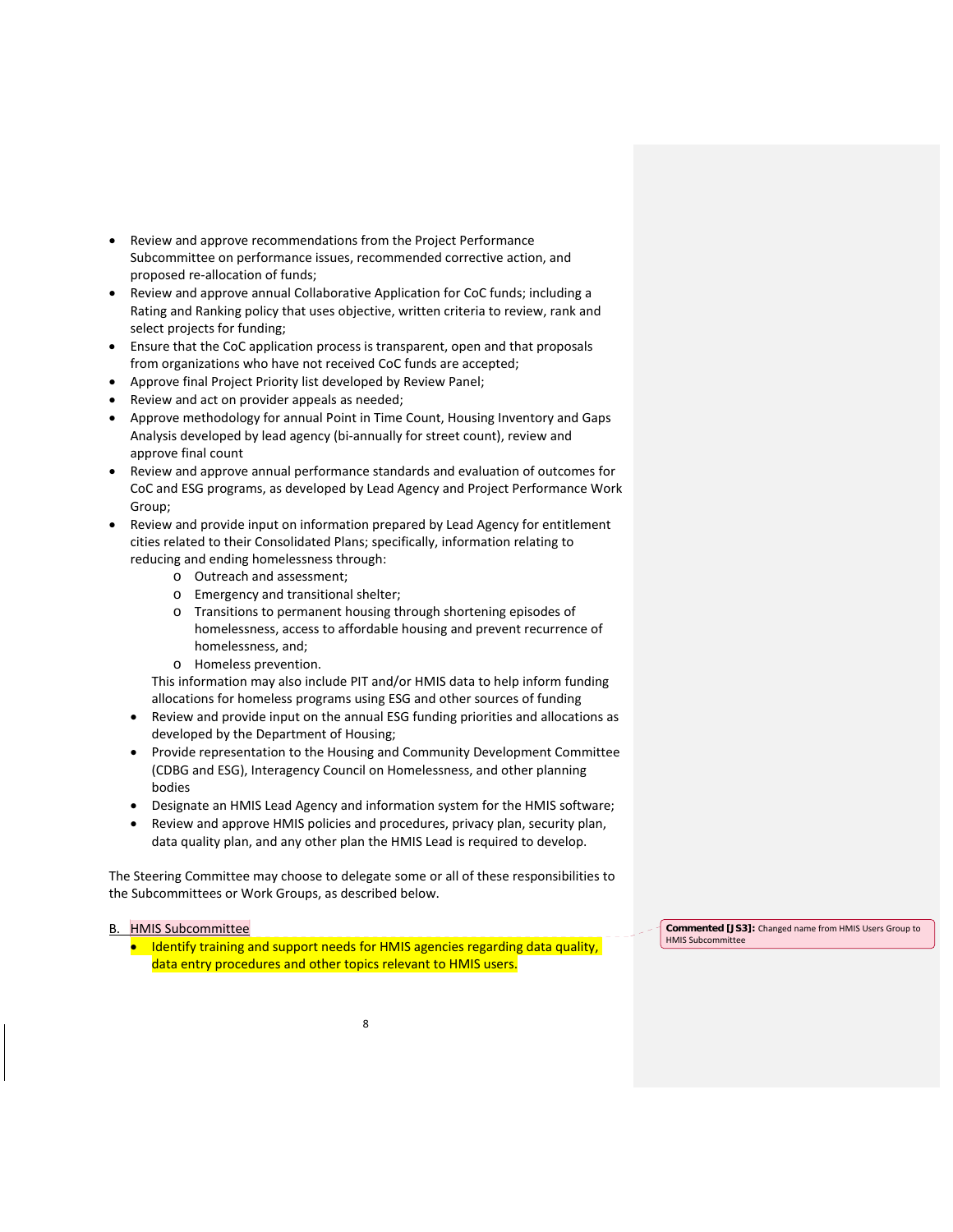- Advise HMIS Lead and Steering Committee on decisions about HMIS administration and management;
- Review all CoC data reports to include the HIC, PIT, AHAR, & System Performance Measure report;
- Review HMIS Policies and Procedures and make recommendations to CoC Steering Committee regarding approval.

## Performance Measurement Subcommittee

I

- Reviews San Mateo County's results on the HUD system performance measures and advises the COH on strategies to improve system performance
- Advises COH on setting and updating standards for evaluating the performance of CoC and ESG funded projects
- Reviews overall results of monitoring conducted by COH to identify trends and recommend training or support that could be provided or modified to increase support to providers
- **•** Works collaboratively with the HMIS Users Group on any needed changes to the HMIS system to track performance measures.

#### D. CoC Standards and Policies Committee

- **•** Works with H.S.A. to develop and maintain written policies and standards for CoC system operations, including Coordinated Entry
- **Works with H.S.A. to develop and maintain written policies and standards for** CoC and ESG assistance, including who receives what type and level of assistance and for how long;
- Works with H.S.A. on development of policies and procedures as needed to support implementation of the strategic plan to end homelessness (including policies relating to shelter, TH, RRH, PSH).

## E. Funding Group/Project Review Panel

- Develop and oversee an annual process for applying for HUD Continuum of Care funding;
- Recommend priorities and selection criteria for CoC project ranking for approval by Steering Committee;
- Review and rank applications from new and renewal projects; recommend final ranking to Steering Committee;
- Recommend priorities and process for ESG funding to be approved by Steering Committee.

Organizations that are recipients of CoC or ESG funds may not participate in this group/panel.

**Commented [JS4]:** Removed Homeless Service Providers Workgroup. The providers group will continue to be facilitated by HSA, but will not act as a CoC subcommittee

**Commented [JS5]:** The Performance Measurement Subcommittee replaces the former Project Performance Workgroup

**Commented [JS6]:** The CoC Standards and Policies Committee replaces the previous System Design Group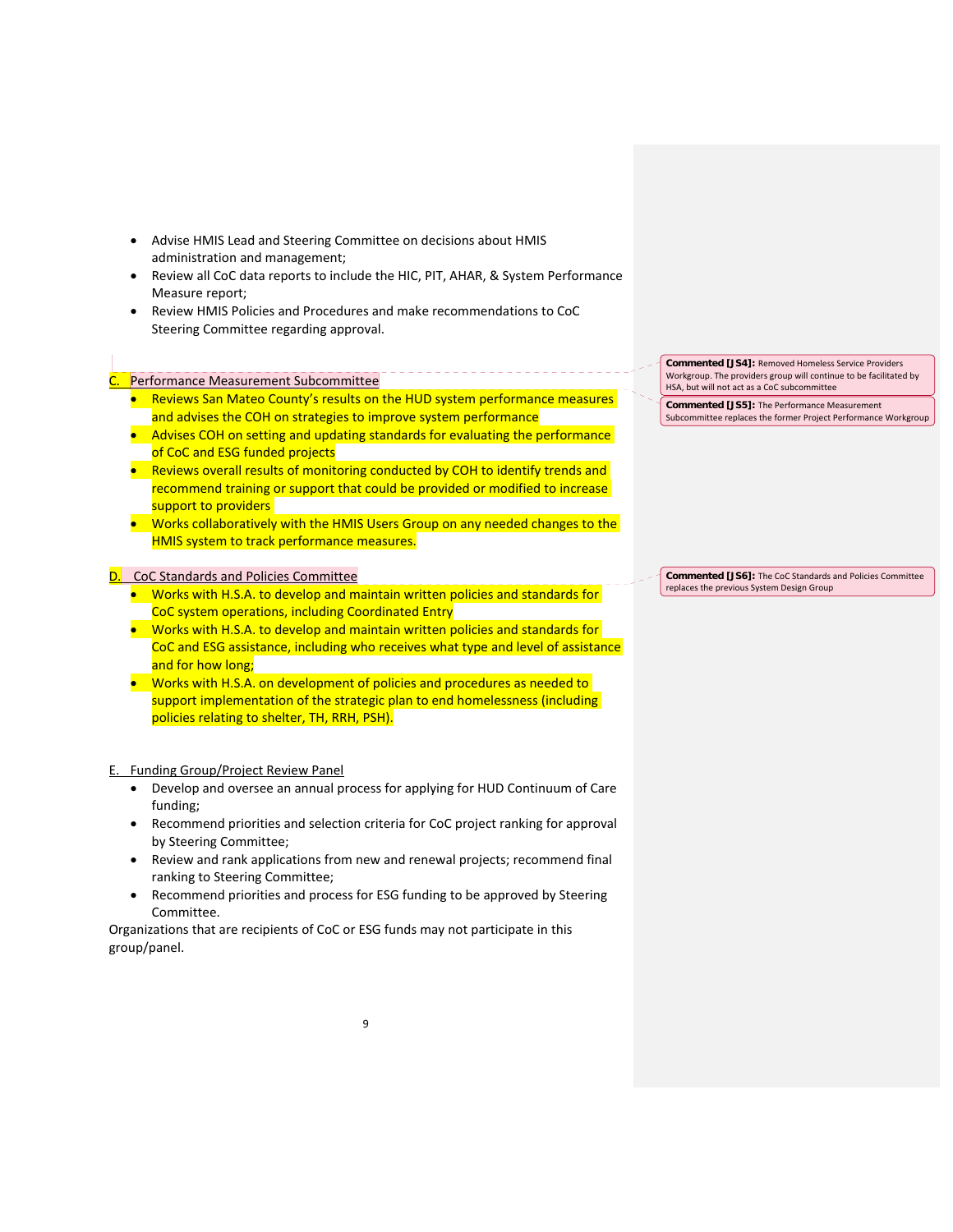#### **Attachment A: CoC Code of Conduct**

The following Code of Conduct provides a foundation of ethics for the San Mateo County Continuum of Care Steering Committee ("the Steering Committee"), its subcommittees and workgroups.

The Steering Committee prohibits the solicitation and acceptance of gifts or gratuities (anything of monetary value) by officers, voting members, and agents for their personal benefit. Ask yourself if the gift would have been offered if you did not have your position. If the answer is "No" then you should decline accepting the gift.

- A. The Steering Committee promotes impartiality in performing official duties, and prohibits any activity representing a conflict of interest. You should not act on a matter if a reasonable person who knew the circumstances of the situation could legitimately question your fairness.
- B. The Steering Committee prohibits the misuse of position. You cannot use your position with the Committee for your own personal gain or for the benefit of family or friends.
- C. Officers and voting members shall put forth honest effort in the performance of their duties.
- D. Officers and voting members shall not knowingly make unauthorized commitments or promises of any kind purporting to bind the Committee without previous Board approval.
- E. Officers and voting members shall disclose waste, fraud, abuse, and corruption to the San Mateo County Manager.
- F. A member shall be deemed to have a conflict of interest if he or she has a prohibited conflict of interest pursuant to any of the following: the California Political Reform Act, Government Code sections 81000 *et seq*.; California Government Code sections 1090 *et seq*., the common law prohibition against bias, or any applicable conflict of interest policy for the County of San Mateo.

The Steering Committee shall apply a reasonableness standard in determining whether a conflict exists. If a member has a conflict of interest, he or she shall declare the conflict on the record, refrain from discussing the issue with the Committee, and recuse him or herself from voting on the matter.

G. Officers, voting members and employees shall adhere to all laws and regulations that provide equal opportunity for all Americans regardless of race, color, religion, sex, national origin, age, or disability.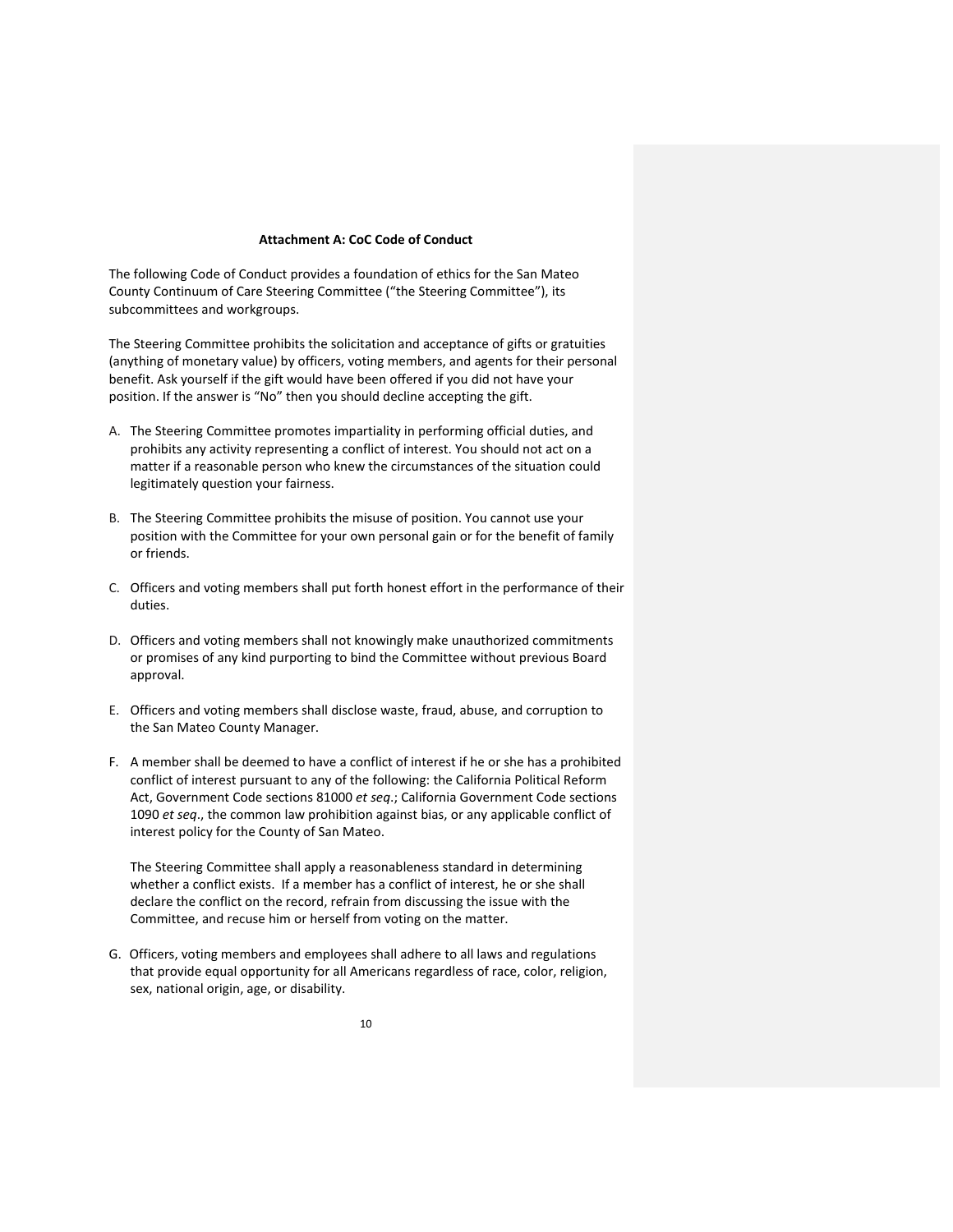Violation of any portion of this code may result in removal from the CoC Steering Committee. The code has been distributed to the Committee, its subcommittees and workgroups, as well as posted on the website of the San Mateo County Human Services Agency (the CoC Lead Agency).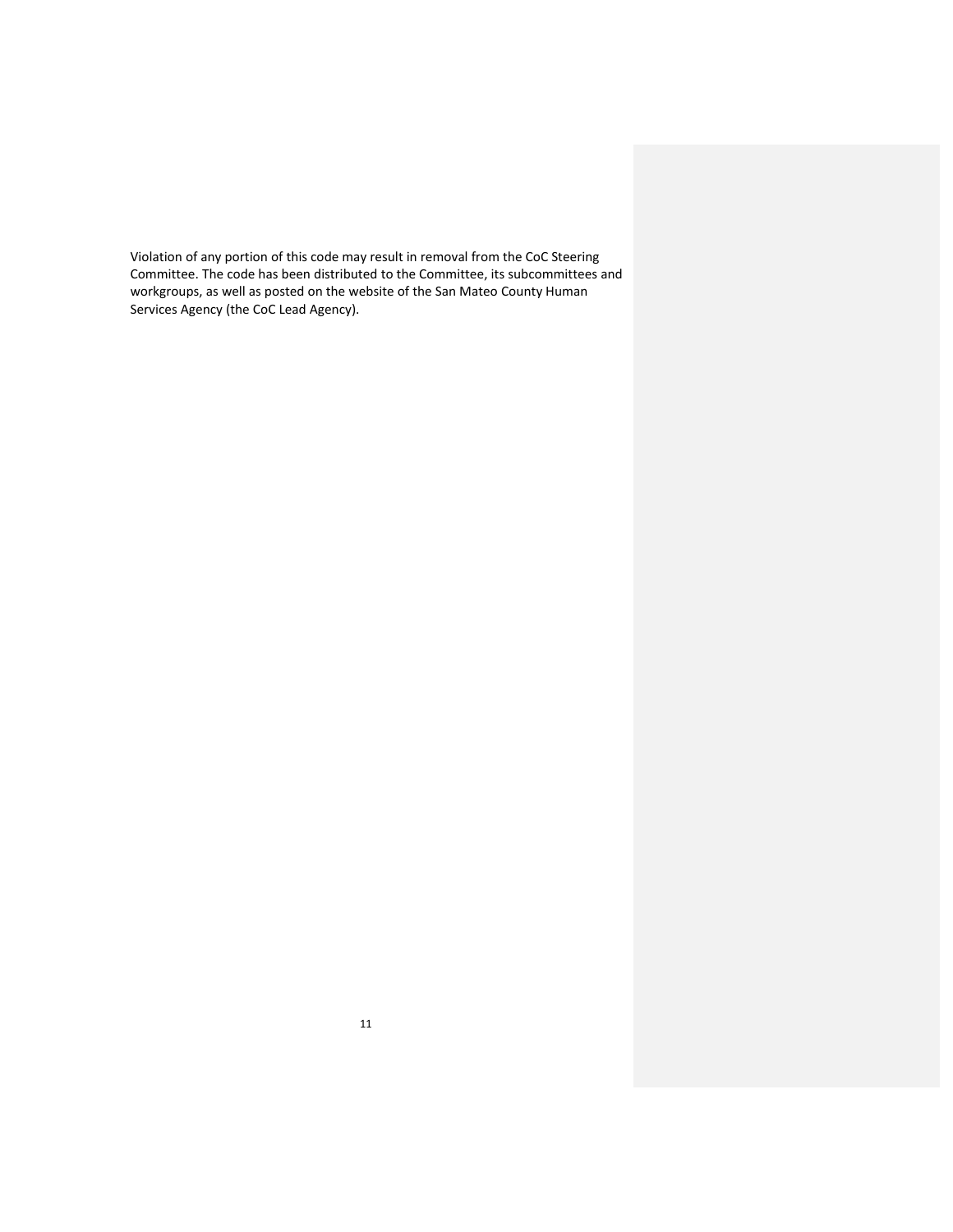## **Attachment B: San Mateo County CoC Policies and Standards**

## **1. Housing First**

The San Mateo County CoC is committed to adopting a Housing First approach throughout the homeless crisis response system. The system prioritizes rapid placement and stabilization in permanent housing and there is an expectation that programs will not have service participation requirements or preconditions such as sobriety or a minimum income threshold. Participation in these services is based on the needs and desires of the program participant. Our system:

- *Uses data on project performance to develop strategies to quickly and stably house homeless households*. We evaluate the length of stay in programs and rate of exit to permanent housing to determine if programs are being effective at meeting our system goals.
- *Engages landlords and property owners*. H.S.A. has contracted with a service provider to engage landlords and property owners on behalf of homeless households who have enrolled in rental assistance programs (permanent supportive housing and rapid re-housing) to assist them to locate and secure available rental units. In addition to this system-wide landlord engagement, individual programs also may engage landlords and property owners.
- *Prioritizes funding for projects that remove entry barriers.* The San Mateo County CoC encourages providers to remove entry criteria that are not required by a project funder. Having low barriers to entry is a scored criteria for projects requesting CoC funding (both new and renewal). Screening criteria the CoC define as "barriers" include, but are not limited to, criteria relating to: credit history, income, employment, domestic violence, sobriety/substance use, criminal record, immigration status, mental health status, or willingness to participate in services. Providers also are encouraged to remove ongoing program participation requirements that would cause participants to be terminated for any of these reasons.
- *Adopts client‐centered service methods.* Projects in the San Mateo County CoC are expected to ensure that housing and service options are tailored to meet the unique needs of each individual or family presenting for services and that program participants have access to the services that they reasonably believe will help them achieve their goals.

#### **2. Coordinated Intake, Assessment and Referral**

In August 2016, San Mateo County H.S.A. issued an RFP to identify a provider or provider team to implement a county‐wide Coordinated Entry System (CES) that:

Covers the entire CoC geography;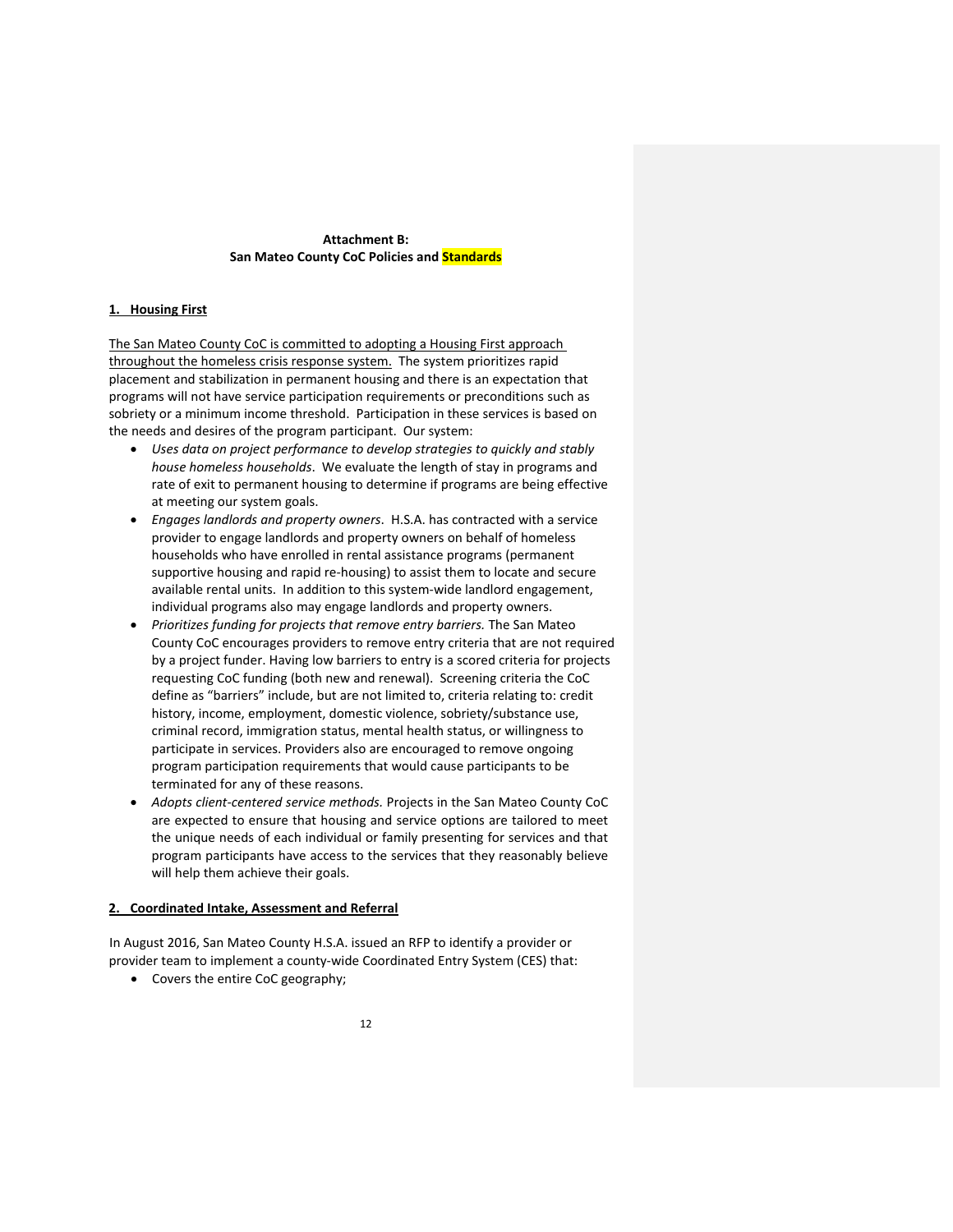- Is easily accessible for all persons who need homelessness assistance;
- Incorporates a strategy for advertising the program that is designed to specifically reach homeless persons with the highest barriers,
- Includes a standardized assessment process, and;
- Ensures that program participants are directed to appropriate housing and services that fit their needs.

Samaritan House was selected via the RFP to be the lead CES and Diversion provider, in collaboration with the Core Service Agency Network.

As the primary CES funder and CoC lead agency, H.S.A. holds overall responsibility for the design of CES and developing CES policies and standards, in consultation with the CoC Steering Committee. As the lead CES provider, Samaritan House is responsible for developing CES procedures to implement the policies, and for initial implementation and ongoing management of CES.

CES for families with children became operational in July 2017. H.S.A. and Samaritan House are developing policies and tools for the adult and youth CES, which are planned to launch in November 2017.

Family CES policies are documented in separate documents and incorporated by reference to this Governance Charter. Below is a general summary of CES goals and key elements.

The San Mateo County CoC has designed the CES to be a key element of our overall homeless crisis response. Given the large geography of our CoC, our CES has multiple entry points, all using standardized processes and tools. The entry points are the 8 Core Service Agencies as well as the Homeless Outreach Team (HOT). The HOT has been integrated into CES to ensure people in unsheltered locations are identified and prioritized for assistance.

The San Mateo County CES goals are aligned with the main goals articulated by HUD:

- Make it easier for persons experiencing homelessness or a housing crisis to access the appropriate housing and service interventions;
- Prioritize persons with the longest histories of homelessness and the most extensive needs;
- Lower barriers to entering programs or receiving assistance; and,
- Ensure that persons receive assistance and are housed as quickly as possible.

The San Mateo County CES has the broadest possible participation, including, as appropriate, local government, law enforcement, CDBG/HOME/ESG entitlement jurisdictions, affordable housing developers, education authorities, and mental health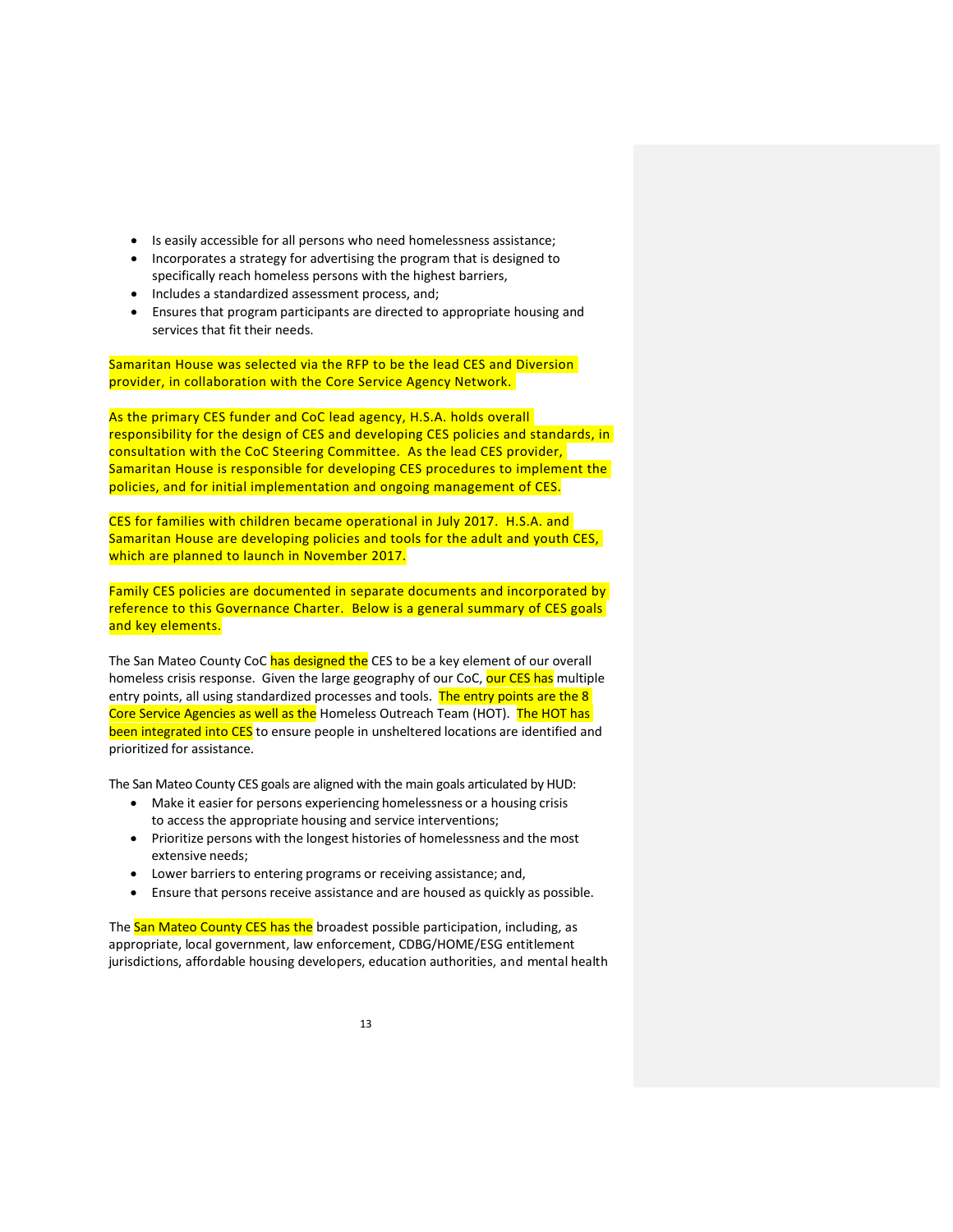organizations, to ensure the system provides the necessary support for homeless or near-homeless persons seeking housing and services.  $\|$  \_ \_ \_ \_ \_ \_ \_ \_ \_ \_ \_ \_ \_ \_ \_ \_

Key features of the San Mateo County CES, as articulated in the CES RFP, include:

- 1. Screening. The CES conducts a standardized screening and triage process to identify households experiencing homelessness. Screening takes place at designated access points into the homeless system that are widely advertised and well understood by providers and the community. The access points direct households who are not homeless or at imminent risk of homelessness to mainstream services and systems, while assisting those who are homeless to access homeless crisis response.
- 2. Shelter Diversion/Problem Solving. The CES prevents households from entering shelters by employing a shelter diversion strategy. The CES provider empowers persons facing imminent homelessness to identify safe and appropriate housing options and assist them in avoiding shelter and returning quickly to permanent housing. Shelter diversion services include a range of activities to help clients preserve their existing housing or move directly to alternative housing, and can include: mediation with landlords, family members or roommates; problem solving; linkages to mainstream systems and services; and flexible financial assistance (such as rental deposits). The goal of shelter diversion is to ensure that shelter beds are available for those households who are unsheltered.
- 3. Assessment/Prioritization for Shelter and Housing. The CES provider employs a standardized assessment tool for all clients referred to determine prioritization for housing resources. The provider places households into emergency shelter or interim housing program while in the "Priority Pool" waiting for housing assistance.
- 4. Matching and Referral to Housing Programs and Resources. San Mateo County H.S.A. operates a centralized placement list for housing interventions (RRH and PSH). The CES provider facilitates transfer of assessment and prioritization information to the County to use to match clients in the Priority Pool to homeless and housing services available to them, based upon priority level and eligibility criteria.

#### **3. Policies and Standards for Administering Assistance**

The San Mateo County Continuum of Care has designed and implemented a consistent and county‐wide set of policies and standards for determining which homeless households qualify for which types of assistance. These policies cover: (a) permanent supportive housing (PSH); (b) rapid re-housing (RRH); (c) emergency shelter and transitional housing; and (d) other policies and standards.

#### **a. Permanent Supportive Housing (PSH)**

The San Mateo County CoC has established a single coordinated and standardized process for access to all CoC‐funded permanent supportive housing (PSH) in the community. Via the 2016 CoC application process, all PSH beds in the CoC have been

**Commented [JS7]:** Note: changed section below from future tense to present tense, as CES has begun to be implemented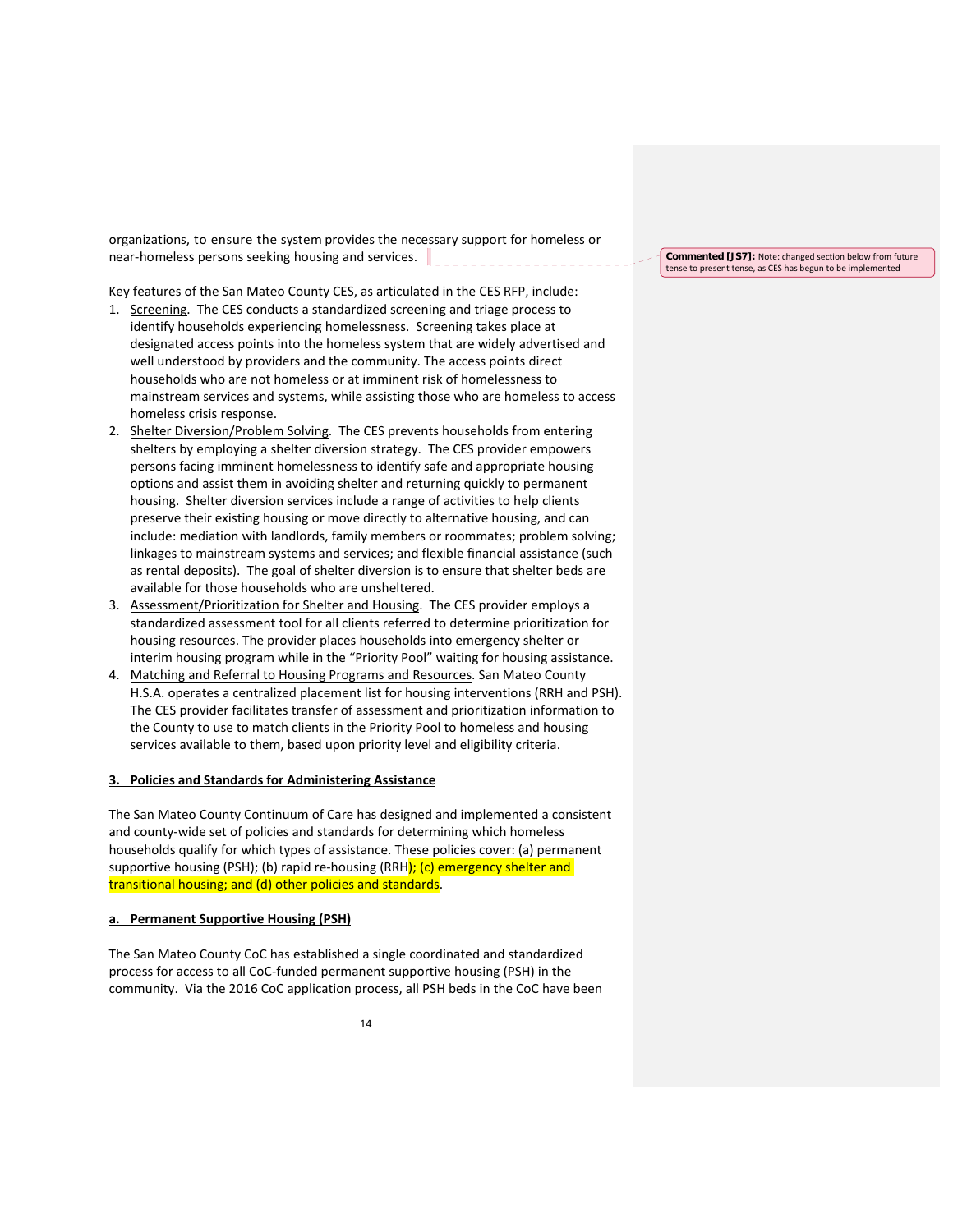converted to dedicated PSH units (some were already dedicated; the remainder were prioritized but are now becoming dedicated units).

The PSH prioritization process will continue as described in this document until the CES for adults/youth is operational by January 2018. At that time the CE process for PSH will be integrated into the broader Adult CES system.

#### i. Coordinated Outreach, Referral Process and Admission Process

The CoC has established a County‐wide process for conducting outreach to unsheltered chronically homeless individuals to ensure they are identified and prioritized for assistance. This includes outreach conducted by the county‐funded Homeless Outreach Team (HOT). HOT conducts regular and intensive outreach to individuals living outdoors; many of whom require intensive engagement and contacts before entering housing. HOT also conducts monthly multi‐disciplinary team (MDT) case conferencing meetings coordinated by H.S.A and LifeMoves. The MDT's include staff from local Police Departments, County Behavioral Health and Recovery Services (BHRS), safety net providers, and other service providers working with homeless individuals. Homeless outreach is also conducted throughout the County by BHRS (through the PATH Team), Health Care for the Homeless and Dignity on Wheels.

PSH referring agencies record contacts with homeless people into HMIS. Once an individual expresses an interest in receiving housing assistance, the referring agency will complete the Housing Authority PSH application in HMIS and will also complete the VI‐ SPDAT. This triggers a referral to the Housing Authority. All PSH referrals require a completed VI‐SPDAT submitted along with the application.

The Housing Authority staff review all PSH referrals for their completeness of applications and move the household into the priority pool for PSH. The Housing Authority uses the VI‐SPDAT score and the length of time a household has been homeless to establish an order for the priority pool. Applicants are pulled from the list in their rank order and offered the next available PSH vacancy. Households matched to a vacancy are then scheduled for an eligibility appointment at which their documentation is verified. If the household has been enrolled in a tenant‐based rental assistance program, they will be assigned a housing navigator to help them locate a unit.

## ii. Orders of Priority

All CoC-funded permanent supportive housing (PSH) beds in the CoC are offered to eligible chronically homeless households using the process described above, and in accordance with the order of priority set forth in CPD Notice CPD‐16‐11 ‐ *Notice on Prioritizing Persons Experiencing Chronic Homelessness and Other Vulnerable Persons in Supportive Housing.*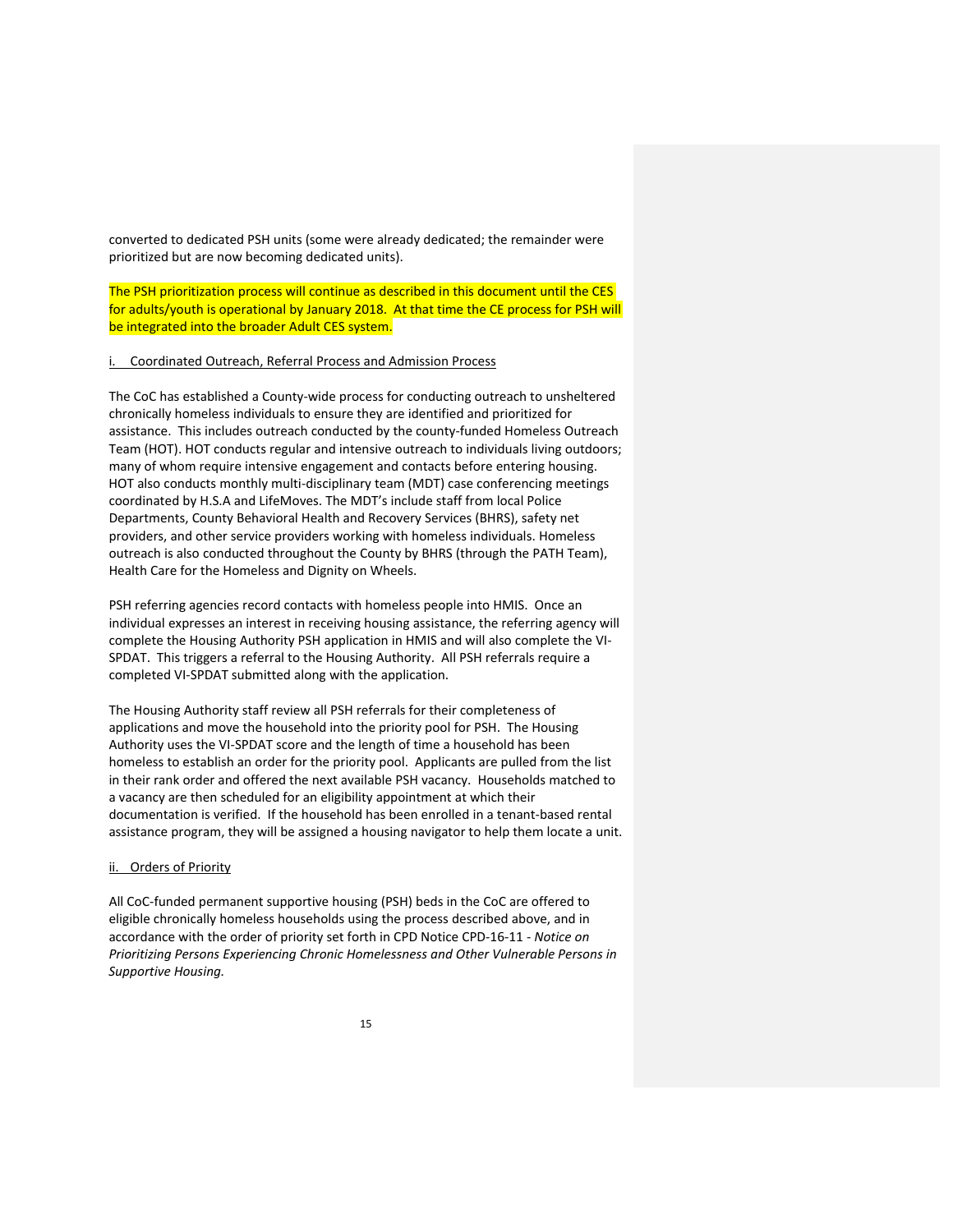The San Mateo County Housing Authority maintains a centralized priority pool of chronically homeless people who are eligible to be matched to available PSH vacancies. Households must meet the new definition of chronically homeless as defined in CoC Program interim rule as amended by the Final Rule on Defining "Chronically Homeless."

The order of priority for households on the priority pool is based on:

- 1. Score on the VI‐SPDAT administered by the Homeless Outreach Team (HOT) which determines severity of service needs; and
- 2. Length of time the household has been homeless (living in a place not meant for human habitation, a safe haven, or an emergency shelter)

The CoC ensures that all eligible veterans are referred for assistance through HUD‐VASH and SSVF. Those veterans who are not eligible for these VA-funded programs may access available CoC-funded PSH beds provided they meet the chronic homelessness criteria.

## **b. Rapid Re‐Housing (RRH)**

The San Mateo County CoC has established the following policies governing rapid re‐ housing assistance.

### i. Rapid Re‐Housing Guiding Principles

Beyond ending homelessness for individual households, rapid re‐housing plays a key role in ending homelessness overall. To do so effectively and efficiently, a RRH program must coordinate with the broader homeless system, not screen out large portions of the homeless population, and have a commitment to a Housing First approach.

#### *Principles*

- In order to identify, engage, and assist as many households experiencing homelessness as possible, RRH programs will coordinate and fully participate with the broader homeless assistance system.
- Rapid re-housing is an intervention designed for and flexible enough to serve anyone not able to exit homelessness on their own.
- Rapid re-housing programs should not screen out households based on criteria such as a minimum income threshold, employment, absence of a criminal history, disability, evidence of "motivation," etc.
- Rapid re‐housing participants should have all the rights and responsibilities of typical tenants and should sign a standard lease agreement.

All RRH programs in San Mateo County will align to the National Alliance to End Homelessness' (NAEH) "Rapid Re‐Housing Performance Benchmarks and Program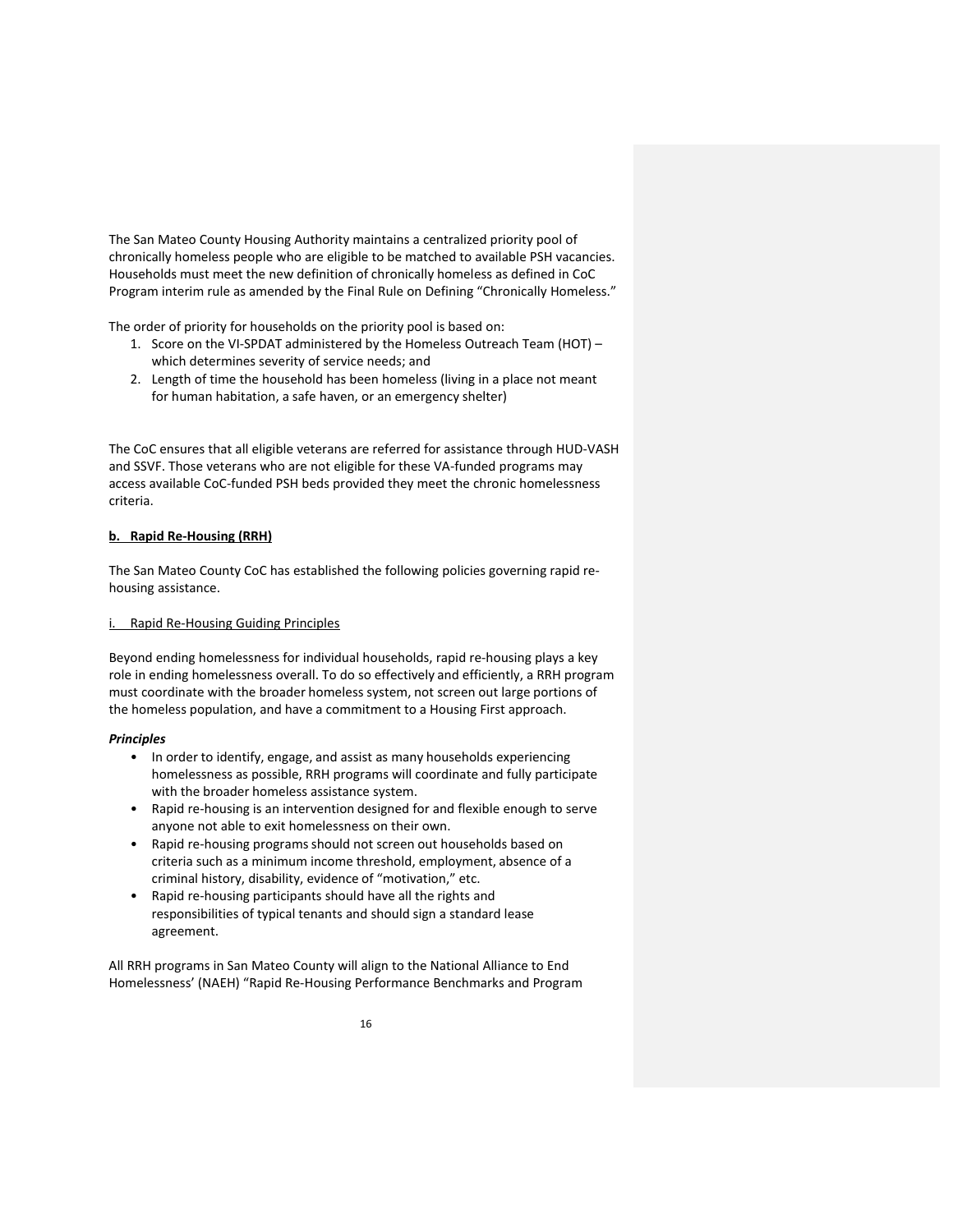Standards." The CoC will use the performance benchmarks suggested by NAEH to evaluate programs.

### ii. Standard policies and procedures for evaluating RRH eligibility

The target population for RRH programs in San Mateo County are homeless families with children and homeless adults without children. Households must be San Mateo County residents and services must be provided county‐wide.

RRH assistance will be provided to households in Category 1 of the Department of Housing and Urban Development's(HUD) Homeless Definition Final Rule:

Category 1: Literally Homeless includes an individual or family who lacks a fixed, regular, and adequate nighttime residence, meaning:

- Has a primary nighttime residence that is a public or private place not meant for human habitation;
- Is living in a publicly or privately operated shelter designated to provide temporary living arrangements(including congregate shelters, transitional housing, and

hotels/motels paid for by charitable organizations or by federal, state and local government programs); or

• Is exiting an institution where (s)he has resided for 90 days or less and who resided in an emergency shelter or place not meant for human habitation immediately before entering that institution.

Funding source restrictions may further limit eligibility. For example, CoC-funded RRH is currently limited to serving only those households who are unsheltered or living in emergency shelter. Some grants may also serve households fleeing domestic violence (Category 4 in HUD's homeless definition) depending on the NOFA under which they were awarded).

Households will be identified and referred to RRH programs through the San Mateo County's Coordinated Entry System (CES). At present, families with children access RRH through the Family CES. The Adult/Youth CES is currently under development, so at present adult RRH slots are accessed directly through the provider agency, which will continue until the adult/youth CES is implemented.

Households are prioritized for rapid re‐housing based on who has a high vulnerability and significant barriers to housing. The target population includes people who are unsheltered, disabled, have low levels of income or SSI‐level income, who may have evictions and criminal convictions, and other barriersto housing. RRH providers are expected to accept referrals only from the CES.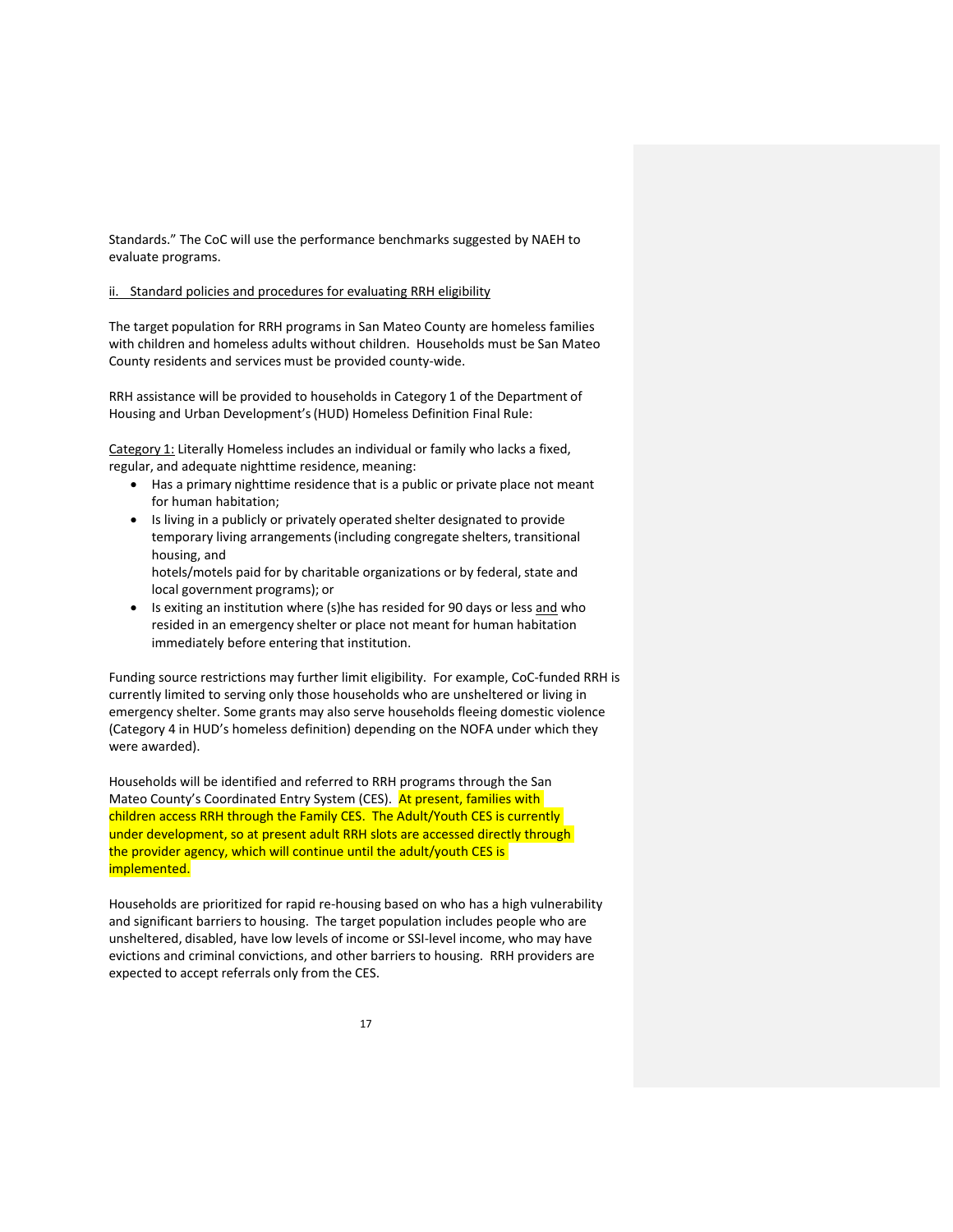Screening, verification and documentation procedures will ensure that all households served meet HUD CoC and ESG requirements (depending on the funding source).

## iii. Policies and procedures for determining which households will receive RRH assistance.

San Mateo County's Coordinated Entry System (CES) includes a standardized set of tools and processes to determine which households receive which housing interventions. Any household that is identified as being of medium to high priority and is not eligible for permanent supportive housing (due to not meeting chronic homeless criteria) may be referred to RRH. Households will not be screened out due to housing barriers such as no or low incomes; lack of employment history; disability; or assessment as not being "housing ready."

## iv. Standards for determining share of rent and utility costs program participants will pay.

In RRH, the goal of Rent and Move-In Assistance is to provide short-term help to households so they can pay for housing. Activities under this core component of the Rapid Re-Housing program include paying for security deposits, move-in expenses, rent, and utilities.

#### *Principles*

- Rent and move‐in assistance will be flexible and tailored to the varying and changing needs of a household while providing the assistance necessary for households to move immediately out of homelessness and to stabilize in permanent housing.
- All RRH programs will make efforts to maximize the number of households they are able to serve by providing households with the financial assistance in a progressive manner, providing only the assistance necessary to stabilize in permanent housing.

RRH programs will provide "the least amount of assistance for the least amount of time," while ensuring that enough is provided to be reasonably sure that the housing will "stick" and the assisted household does not return to homelessness.

## v. Standards for how long a participant will receive assistance and how assistance is adjusted over time.

The intent of the rent and move-in assistance component of rapid re-housing is to enable the quick resolution of the immediate housing crisis. The majority of participants will be able to maintain housing with short-term rent assistance. Programs should start out by assuming households, even those with very low, fixed or zero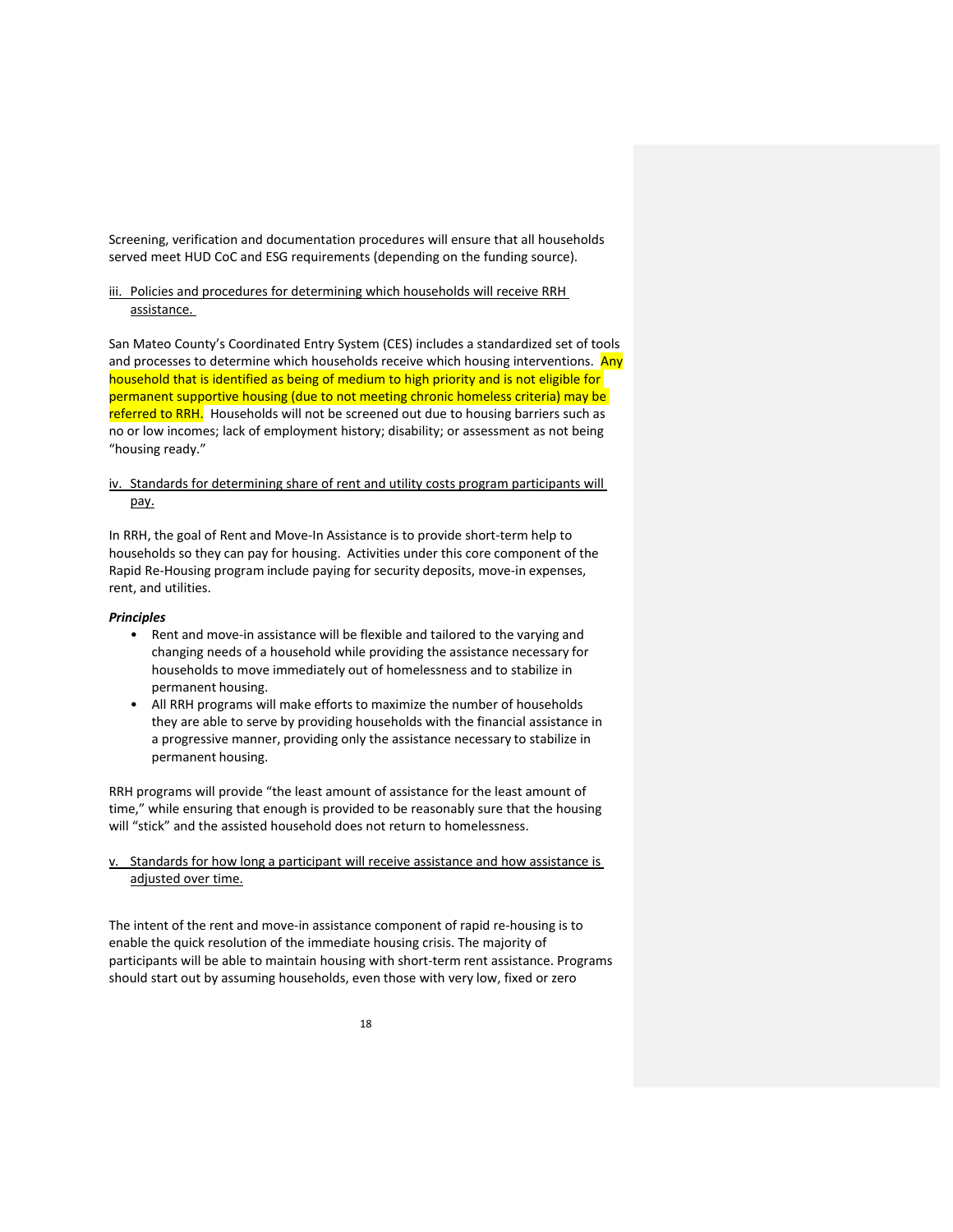income or other barriers, will succeed with a minimal subsidy and support rather than a long subsidy, and extend these if/when necessary. Households with higher housing barriers or no income may need assistance for different depths or durations, but such households should still be assisted in immediately attaining permanent housing and the large majority will still successfully exit to permanent housing.

Programsshould be attentive to the ability of a household to maintain housing once subsidy ends, but should not be entirely constrained by attempts to reach a rent burden of only a specific percentage of a participant's income—the 30% standard that is sometimes mentioned is not achieved by the majority of low‐income and poor households. Instead, the program should recognize that once housed, the households will be much better positioned to increase their incomes and address their other needs.

Additionally, by not over‐serving households, the program can maximize the impact of available resourcesto serve the largest number of households possible. The flexible nature of the rapid re‐ housing program model enables agenciesto be responsive to the varied and changing needs of program participants and the community as a whole.

## vi. Standards for determining type, amount and duration of housing stabilization or relocation services.

RRH activities will include both housing relocation and stabilization services, typically provided by a case manager. The goals of rapid re‐housing case management are to help participants obtain and move into permanent housing, support participants to stabilize in housing, and connect them to community and mainstream services and supports if needed.

The amount, type and duration of case management services will depend upon the individual household need, with the goal of providing the least amount of assistance while ensuring that the household will not return to homelessness.

#### vii. Housing identification standards

The goal of Housing Identification is to find housing for program participants quickly. Activities under this core component include recruiting landlords with units in the communities and neighborhoods where program participants want to live and negotiating with landlords to help program participants access housing. This also includes having discussions with clients about housing options. Program staff should listen to and respect client choices about their housing (where they want to live, how much they are willing to pay, whether they are willing to share) but also must provide accurate information about the implications of those choices given the realities of the housing market.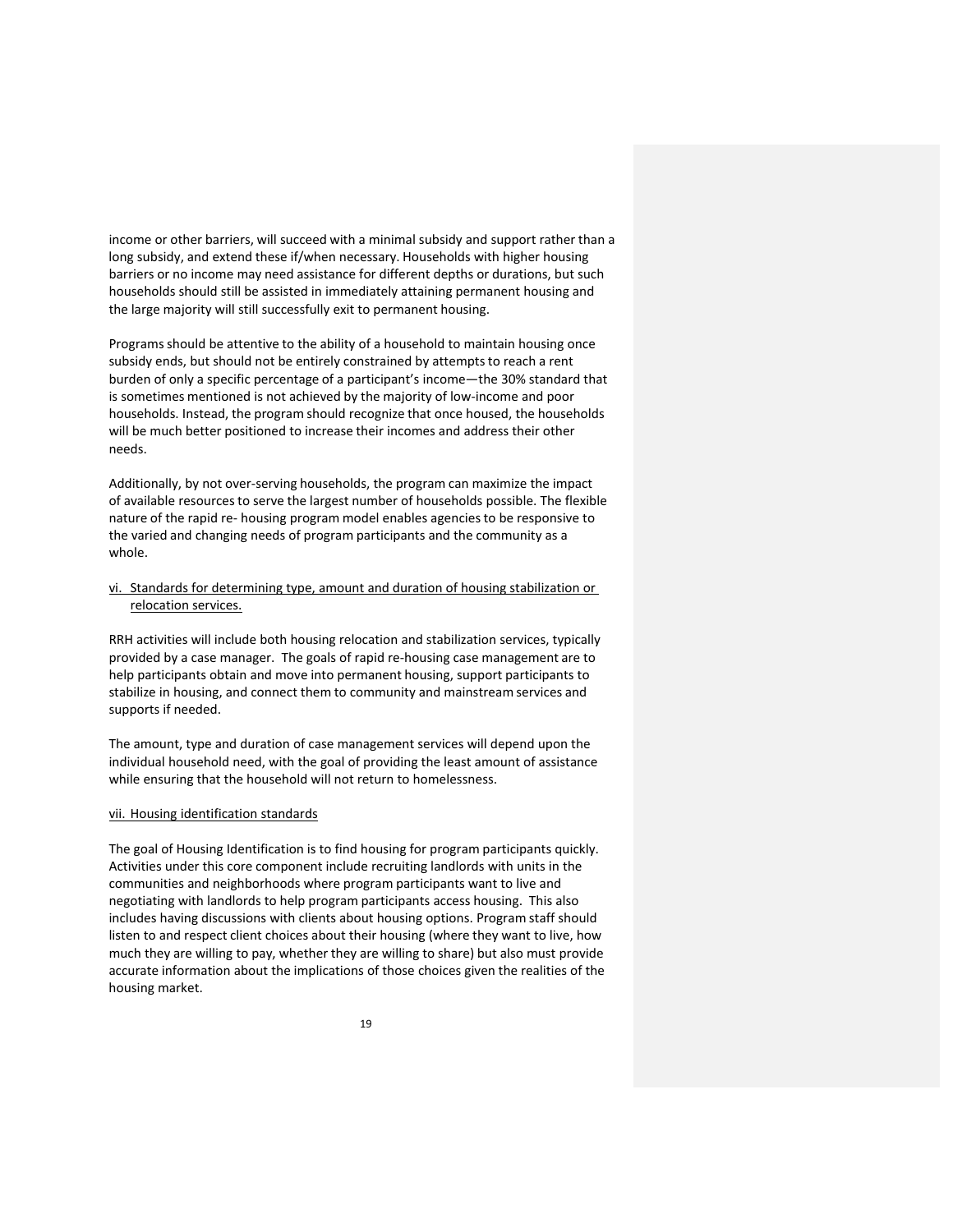#### *Principles*

- Within the limits of the participant's income, a rapid re‐housing program should have the ability to help households access units that are desirable and sustainable—those that are in neighborhoods where they want to live in, that have access to transportation, are close to employment, and that are safe.
- Housing identification efforts should be designed and implemented to actively recruit and retain landlords and housing managers willing to rent to program participants who may otherwise fail to pass typical tenant screening criteria.
- Critical to the formation of landlord-program relationship is the recognition of the landlord as a vital partner. The RRH provider must be responsive to landlords to preserve and develop those partnerships for the purposes of future housing placements.

## **c. Emergency Shelter and Transitional Housing**

The San Mateo County CoC has established the following policies governing emergency shelter and transitional housing. For the purpose of this section, the term "emergency shelter" is used to represent both types of programs. In San Mateo, all transitional housing operates using shortest possible lengths of stay and therefore operationally is governed by the same policies as shelter.

## **General Principles**

Emergency shelter is a short-term intervention designed to act as a safety net for households who are unsheltered (living outdoors, in vehicles or other places not meant for human habitation), or who are in the midst of housing crisis and have no alternative housing options. Shelters provide an entry point into stabilization services and move households towards permanent housing as quickly as possible. Individuals and families who enter emergency shelter should receive some immediate short-term case management to address and resolve current crises. Case management received in emergency shelter should focus on addressing barriers that prevent households from re‐ entering housing.

#### ii. Standard policies and procedures for prioritization

As described under Coordinated Entry, all households seeking shelter will be screened to determine whether they are literally homeless or at imminent risk of homelessness. Households that meet this screening criteria will meet with a diversion specialist to identify a housing solution if possible. Only those who cannot be diverted will receive a shelter placement.

In the event there are not enough shelter beds for all unsheltered households, beds will be prioritized using the following criteria: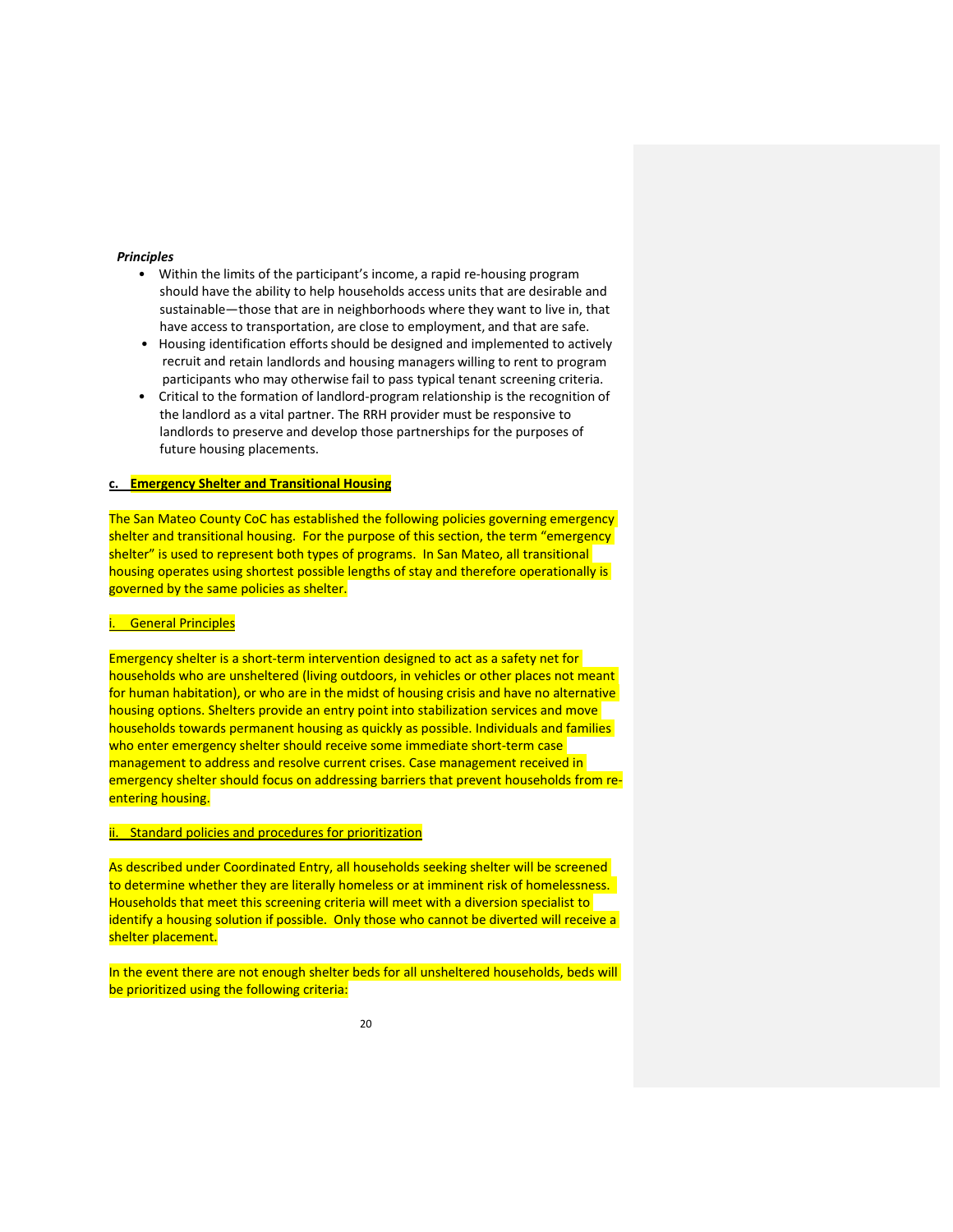- Household is unsheltered (living outdoors, in a vehicle or other place not meant for human habitation)
- Adult household member has disabling condition impairing ability to secure housing
- Adult household member has acute health or behavioral health condition
- Pregnancy of household member
- **Young children in household**

## iii. Standards and policies relating to eligibility and access

Policies and practices relating to client eligibility are a key component of emergency shelter programs. Emergency shelter programs should focus on serving only the households that qualify as "literally homeless." Programs should also operate under Housing First principles, imposing minimal barriers to entry for prospective clients.

When the Coordinated Entry System (CES) is fully implemented, all shelters receiving funding from San Mateo County will be required to accept clients referred by CES. The CES provider will be responsible for screening to ensure clients referred are literally homeless and cannot identify a housing solution through the shelter diversion process.

Shelters must accept referrals from Coordinated Entry, unless the individual or family referred does not meet eligibility requirements that are mandated by a specific funder or are otherwise required by the shelter operator for legitimate reasons (e.g. physical configuration of the facility).

Programs will employ Housing First principles and seek to reduce program entry requirements that act as barriers to shelter services. This means that providers should not deny admission based on sobriety and/or an expressed commitment to becoming sober, participation in supportive services or other programming, proof of employment or citizenship, ability to pay, etc.

## iv. Standards and policies relating to provision of services

Essential to the success of an emergency shelter program is its ability to implement effective, housing‐focused case management and service linkage. The effectiveness of case management is based on the rate and speed with which program participants exit homelessness to permanent housing and are provided appropriate services to do so. Emergency shelter case managers are responsible for:

- Completing an initial housing needs assessment and developing a plan to secure housing;
- Responding to clients' immediate and short-term service needs;
- **•** Orienting clients to shelter programs, expectations, and available services; and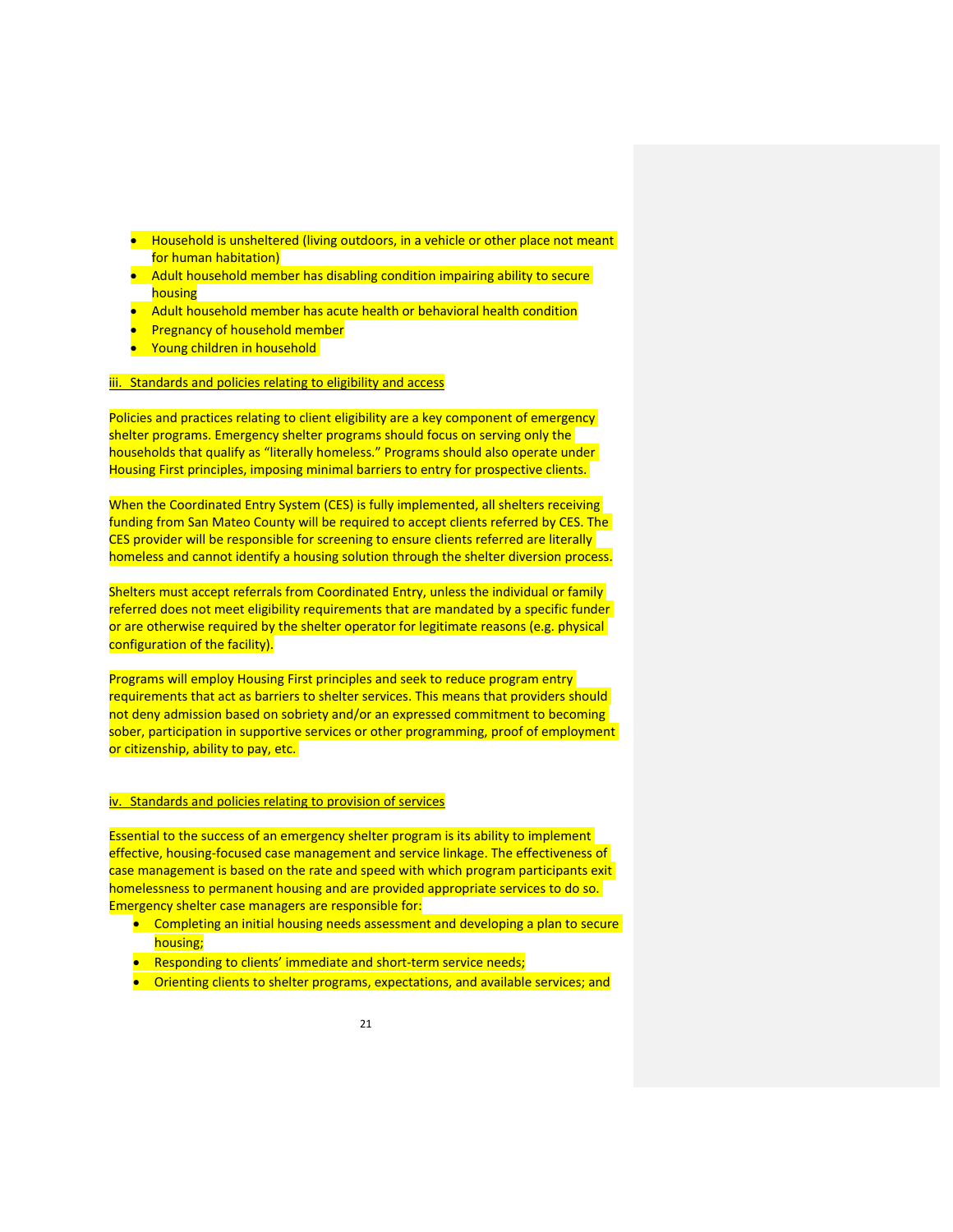● Coordinating and implementing client-centered services and support programming.

#### *Policies:*

- Emergency shelter programs should employ a person-centered, strengths-based approach that tailors case management to each client. Effective case management should not be a one-size-fits-all model; instead, case managers should actively work to identify the unique needs and goals of each client.
- Case management should implement Housing First principles, focusing on addressing clients' housing needs and goals.
- Participation in case management should not be mandatory. Case managers will engage with and develop a rapport with each client and offer assistance that is relevant and useful to addressing the needs the client has identified.
- Case managers should promote a safe, healthy environment for all clients at all times.
- **Emergency shelter case management should employ harm reduction and** trauma‐informed care to tailor services to clients' needs.
- Shelter case managers should work collaboratively with any other agency staff that is providing services to the client while in shelter (e.g. a rapid re-housing program case manager). When possible, shelter case managers should ensure a smooth handoff and continuity of care with a client's new case manager.

Emergency shelter policies and procedures should employ involuntary exits as an absolute last resort strategy. Instead, case managers should support clients to manage conflict and/or any other problems that may be presented during their shelter stay.

## **d. Anti‐Discrimination Policy**

The Continuum of Care has adopted the following policy regarding affirmative marketing and non-discrimination.

All homeless system providers and programs receiving federal CoC and/or ESG funds, or who are under contract with the San Mateo County Human Services Agency (H.S.A.) shall affirmatively market their housing and supportive services to eligible persons regardless of race, color, national origin, religion, sex, age, familial status, or disability who are least likely to apply in the absence of special outreach, and maintain records of those marketing activities. Housing and services must be made available to individuals and families without regard to actual or perceived sexual orientation, gender identity, or marital status in accordance with 24 CFR 5.105 (a)(2).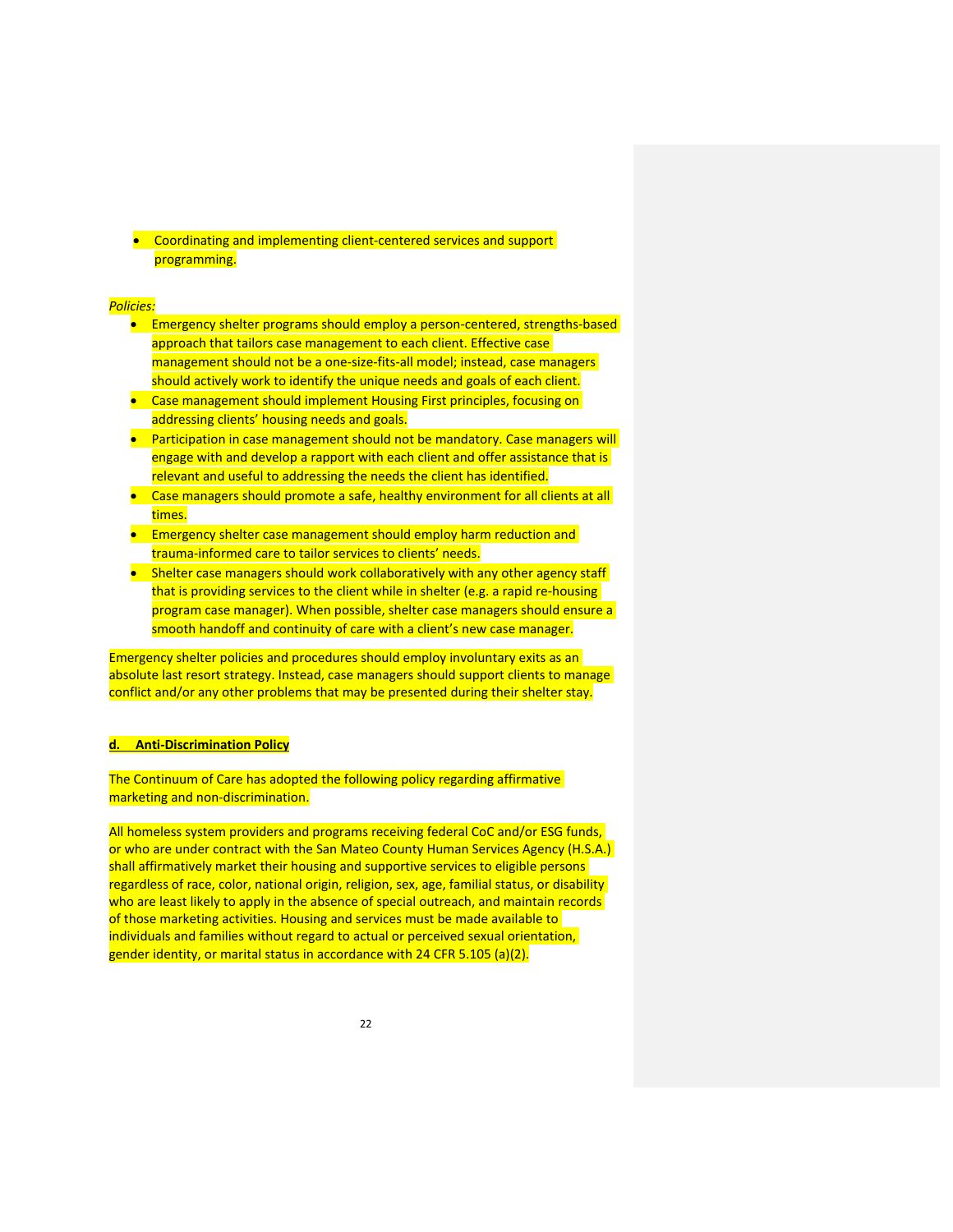All programs shall comply with all applicable state and Federal civil rights and fair housing laws and requirements, including, but not limited to:

- Fair Housing Act prohibits discriminatory housing practices based on race, color, religion, sex, national origin, disability, or familial status;
- Section 504 of the Rehabilitation Act prohibits discrimination on the basis of disability under any program or activity receiving Federal financial assistance;
- Title VI of the Civil Rights Act prohibits discrimination on the basis of race, color or national origin under any program or activity receiving Federal financial assistance; and
- Title II of the Americans with Disabilities Act prohibits public entities, which includes state and local governments, and special purpose districts, from discriminating against individuals with disabilities in all their services, programs, and activities, which include housing, and housing‐related services such as housing search and referral assistance. Title III of the Americans with Disabilities Act prohibits private entities that own, lease, and operate places of public accommodation, which include shelters, social service establishments, and other public accommodations providing housing, from discriminating on the basis of disability.
- HUD's Equal Access Rule at 24 CFR 5.105(a)(2) prohibits discriminatory eligibility determinations in HUD-assisted or HUD-insured housing programs based on actual or perceived sexual orientation, gender identity, or marital status, including any projects funded by the CoC Program, ESG Program, and HOPWA Program. The CoC Program interim rule also contains a fair housing provision at 24 CFR 578.93. For ESG, see 24 CFR 576.407(a) and (b), and for HOPWA, see 24 CFR 574.603.

No person shall be denied any services provided on the grounds of race, color, national origin, ancestry, age, disability (physical or mental), sex, sexual orientation, gender identity, marital or domestic partner status, religion, political beliefs or affiliation, familial or parental status (including pregnancy), medical condition (cancer‐related), military service, or genetic information.

No otherwise qualified individual with a disability shall, solely by reason of a disability, be excluded from the participation in, be denied the benefits of, or be subjected to discrimination in the performance of any services.

The above policies are incorporated by H.S.A. into the policies for the Coordinated Entry System (CES). Additional policies relating specifically to CES are listed below: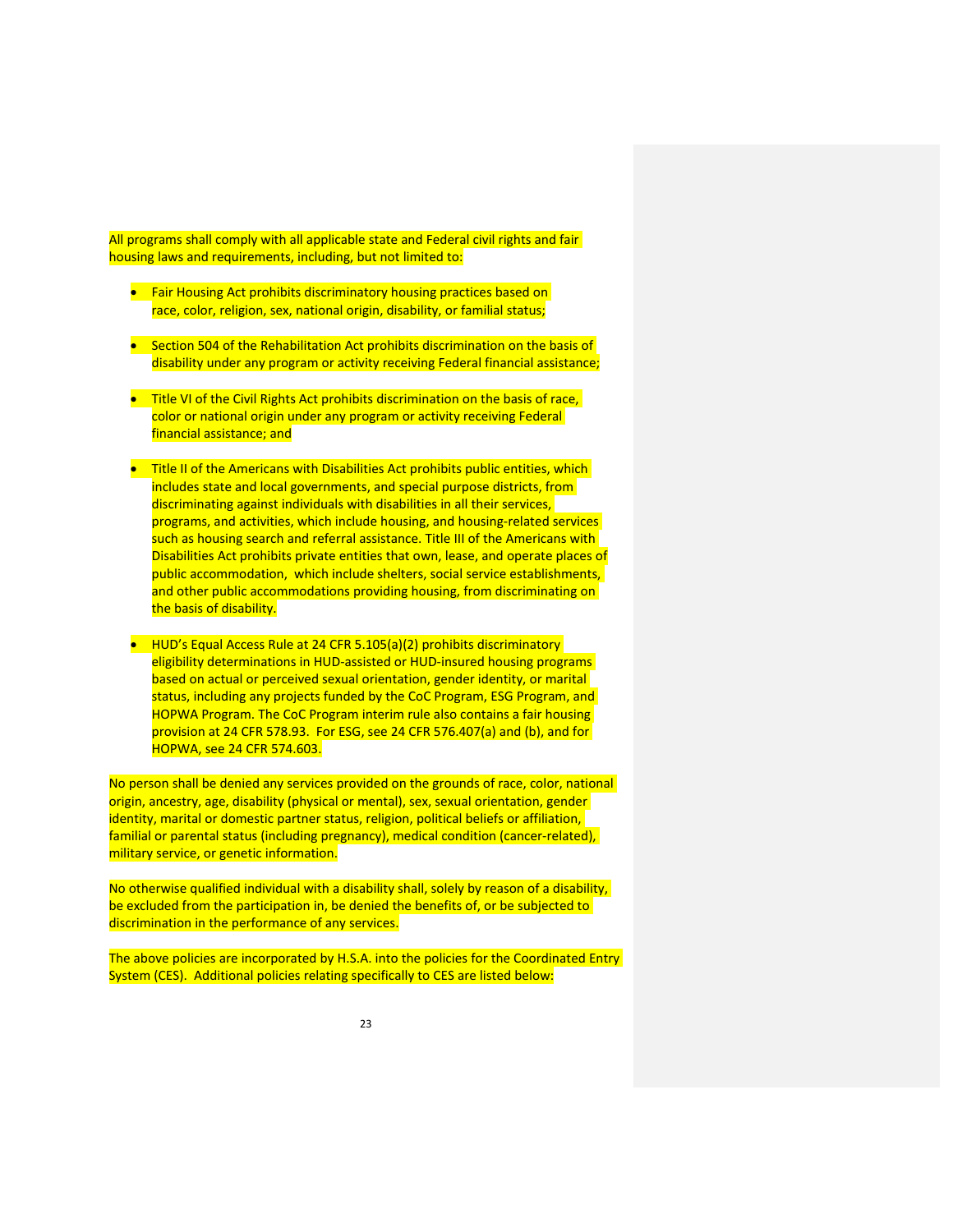## The CES is widely marketed and available to:

- All eligible persons regardless of race, color, national origin, religion, sex, age, familial status, disability, actual or perceived sexual orientation, gender identity, or marital status.
- All populations and subpopulations in the CoC's geographic area, including people experiencing chronic homelessness, veterans, families with children, youth, and survivors of domestic violence, have fair and equal access to the coordinated entry process, regardless of the location or method by which they access the system.
- **Individuals with disabilities; and**
- **•** Persons with Limited English Proficiency (LEP).

The prioritization policy and process adopted by the CoC is designed to be fair and nondiscriminatory:

- To the maximum extent possible, prioritization criteria are designed to be objective and to focus on concrete housing barriers and vulnerability factors;
- Clients are not required to disclose the presence of a disability in order to be prioritized and presence of a disability by itself is not a prioritization factor.

## **e. Other Policies and Standards**

Homeless providers funded by the CoC and ESG programs will ensure all children are enrolled in early childhood programs or in school and connected to appropriate services in the community.

Emergency shelters, transitional housing, and permanent housing–permanent supportive housing and rapid re‐housing–projects within the CoC shall not deny admission to or separate family members when they enter shelter or housing.

All providers shall adopt strategies to help program participants obtain mainstream benefits.

The CoC will provide regular training for providers on topics relevant to implementation of these policies and standards, including training on how to effectively implement HUD's rule on Equal Access to Housing in HUD Programs Regardless of Sexual Orientation or Gender Identity.

The CoC Lead Agency (H.S.A.) shall require all providers receiving funding through H.S.A. to comply with all applicable local, state and federal anti-discrimination requirements, including prohibiting discrimination based on age, sex, gender, LGBTQ status, marital status or disability.

**4. Procedures for Monitoring Outcomes of CoC and ESG Recipients**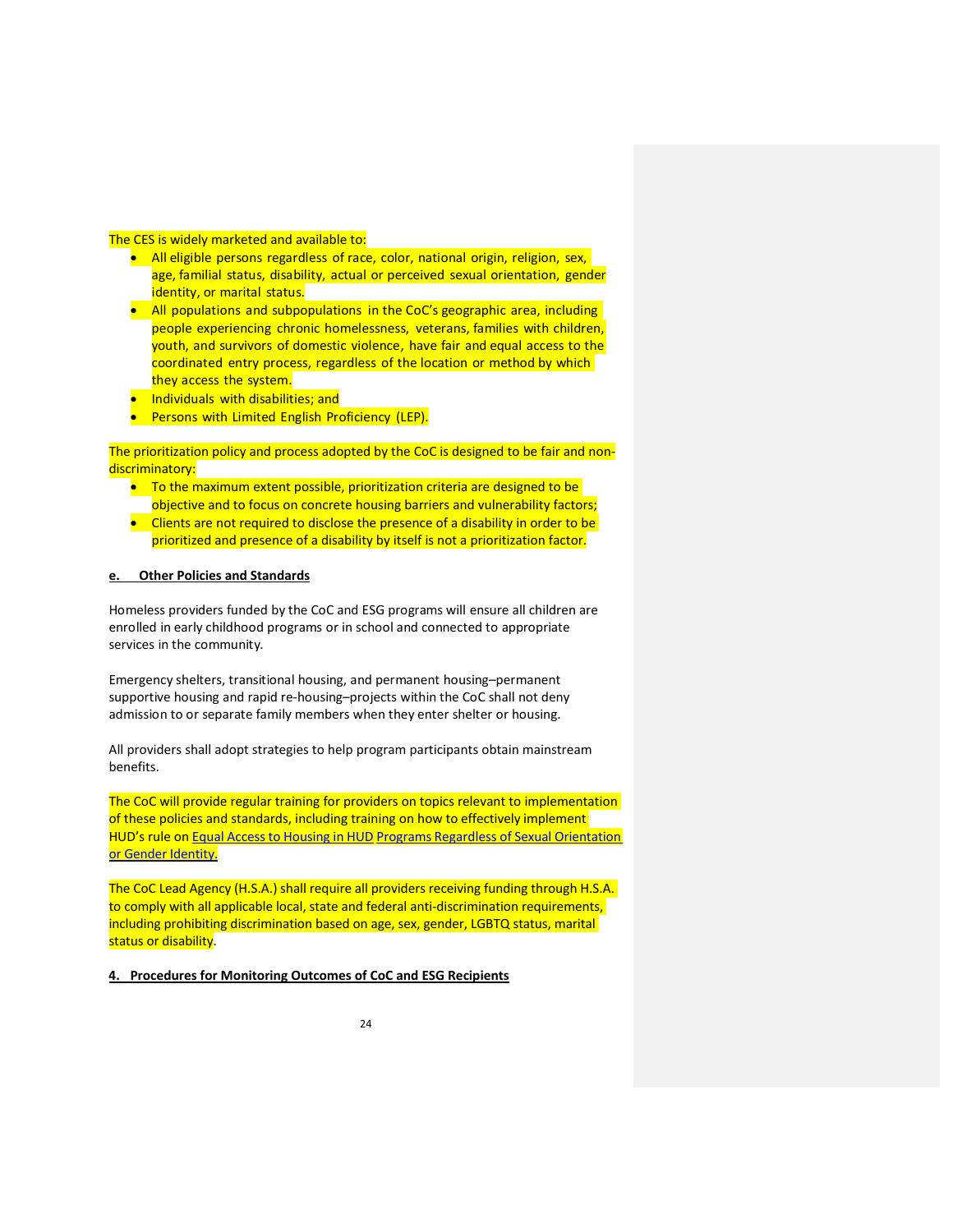The San Mateo County Human Services Agency (H.S.A), Center on Homelessness (the CoC Lead Agency) is responsible for regular monitoring of all emergency shelter, transitional housing, outreach, supportive housing, rapid re‐housing and prevention programs as part of the H.S.A.'s contract management responsibilities. This includes all CoC and ESG funded projects. Monitoring shall include site visits, analysis of spending rates, review of financial information, review of occupancy data, and a review of whether projects are meeting the performance benchmarks established by HUD and the CoC. Specific performance measures to be monitored shall include: utilization rates, increasing housing stability, participant eligibility, length of time homeless, destination upon exit, increasing income, and connecting to mainstream benefits.

The CoC Project Performance subcommittee shall work with the Lead Agency staff to conduct an annual assessment of how well CoC and ESG projects are performing, identify those that are underachieving either in terms of outcomes, spending, effectiveness, or other factors, and recommends whether projects should be offered technical assistance to improve performance or should be candidates for grant re‐ allocation.

The San Mateo County Department of Housing (DOH), the County's ESG recipient, is responsible for coordinating closely with the CoC in regards to ESG funding. There is a designated slot for a CoC representative on the HCDC board which allocates ESG funding. The DOH has a designated representative on the CoC Steering Committee.

The CoC Steering Committee shall consult on relevant sections of the Consolidated Plan for the County and four entitlement jurisdictions, including sections covering funding priorities for the County's ESG funds. DOH works closely with the CoC Lead Agency, the San Mateo County Human Services Agency (H.S.A), on awarding contracts, gathering community input, data analysis and contract monitoring. The CoC Lead Agency is also the HMIS Lead Agency and develops the policies and procedures for operation and administration of HMIS for ESG funded projects. The CoC Lead Agency shall evaluate and rank local applications for State ESG funding in accordance with priorities established by the CoC Steering Committee.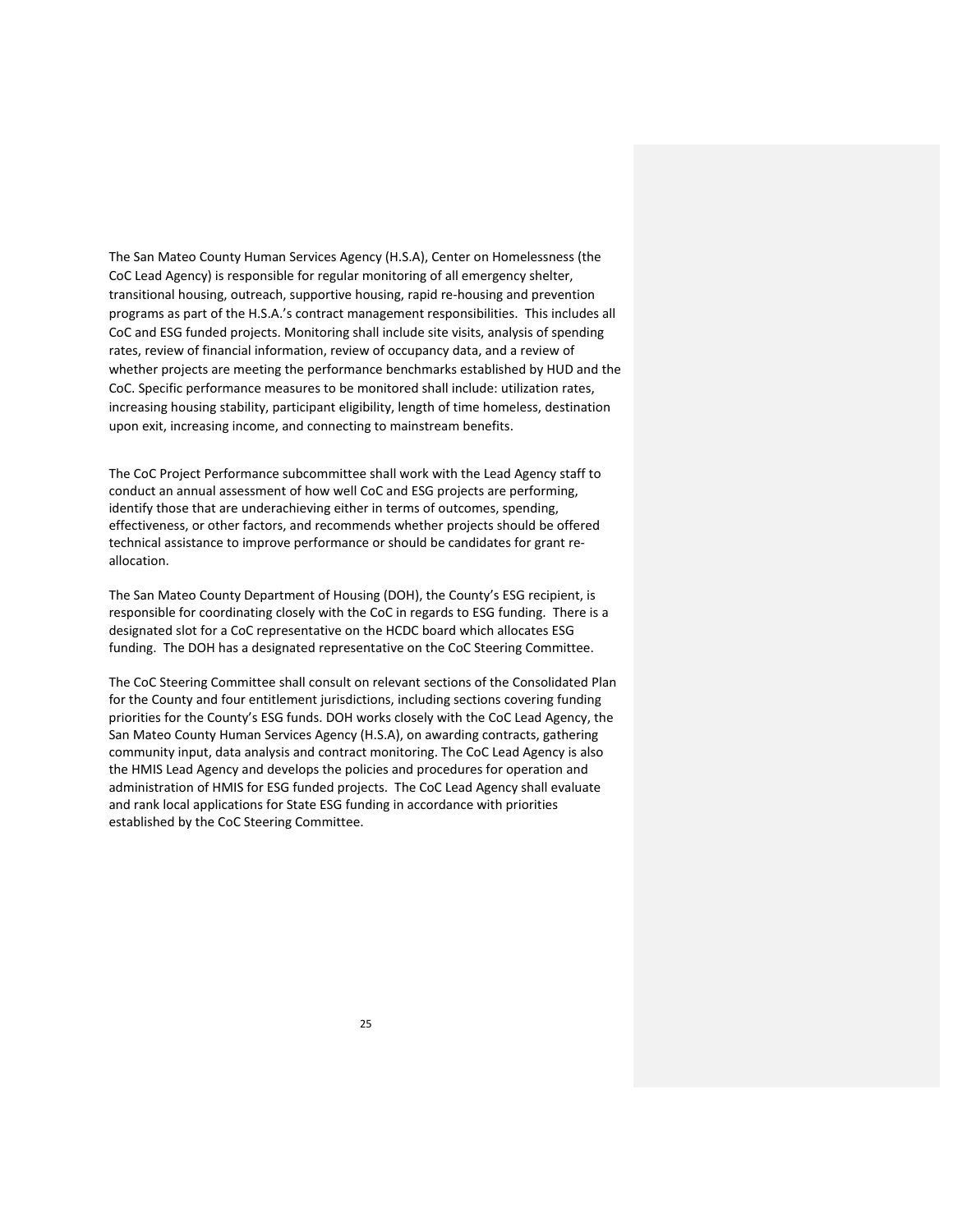# **Attachment C: HMIS Policies and Procedures**

County of San Mateo Human Services Agency HMIS Policies and Procedures

*County of San Mateo's Homeless Management Information System will provide standardized and timely information to improve access to our housing and services and strengthen our effort to end homelessness.*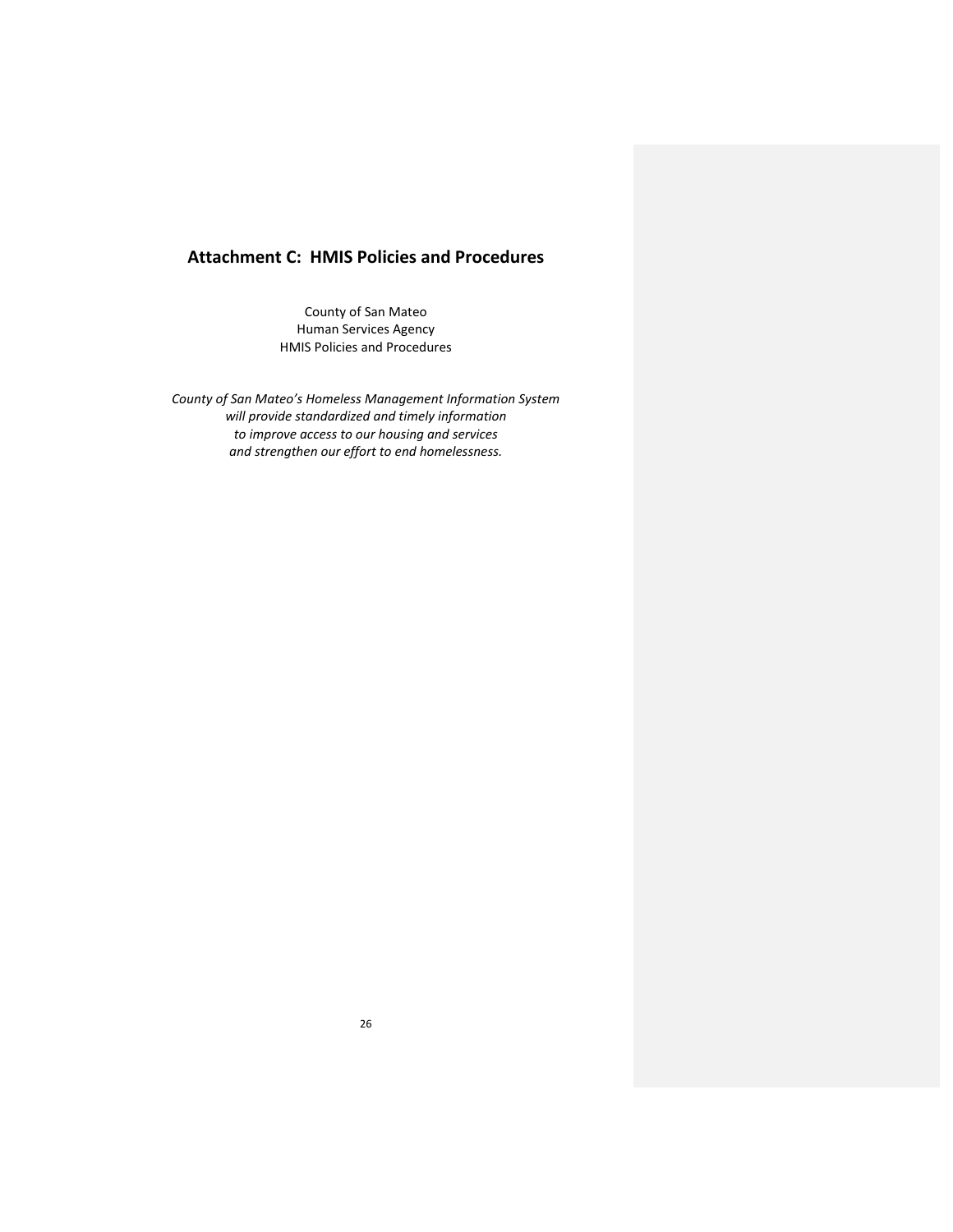# **Contents**

| The Center on Homelessness shall regularly check data quality in County of San Mateo's HMIS.         |  |
|------------------------------------------------------------------------------------------------------|--|
| Agencies, or particular end-users, that make repeated errors may be required to attend more          |  |
| training, or may be barred from using HMIS if they are unwilling to improve data entry practices. 37 |  |
|                                                                                                      |  |

# **Contact information/User Support**

Should you have any questions or technically difficulty regarding the Clarity HMIS application, or need to add or remove users, please contact the Human Services Agency, Business Systems Group Service Desk to submit a support ticket:

Human Services Agency Business Systems Group HSA\_ServiceDesk@smcgov.org 650‐802‐7573

Or the County of San Mateo Human Services Agency HMIS Coordinator can help troubleshoot:

Brian Eggers BEggers@smcgov.org (650) 802‐5083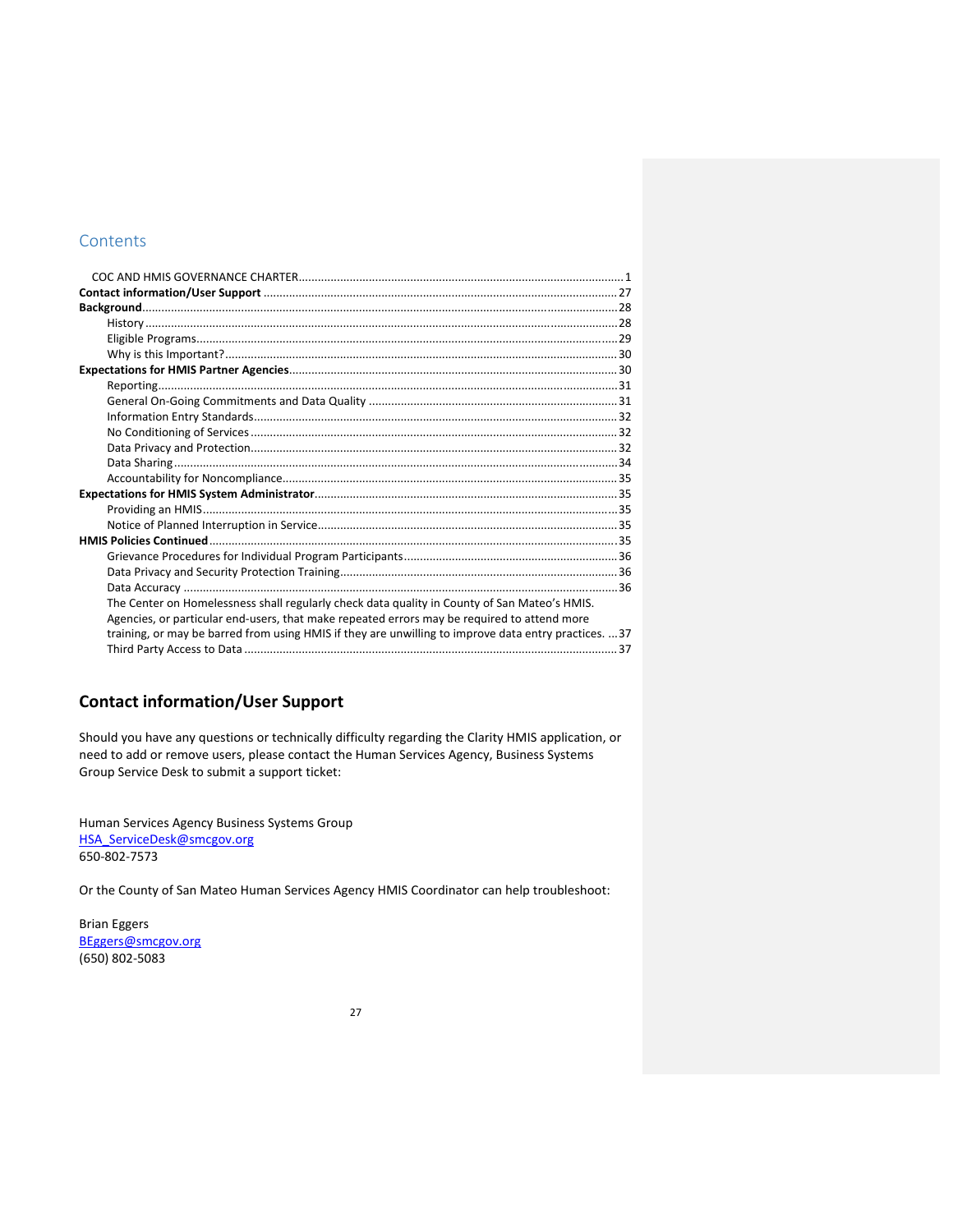# **Background**

The Homeless Management Information System (HMIS) enable data from a variety of service providers to be combined to reveal a more comprehensive picture of client needs. In San Mateo County and elsewhere, this is accomplished via the secure, private, client centric and centralized system by BitFocus (the vendor), called Clarity Human Services (Clarity).

#### History

In 2000 Congress instructed the U.S. Department of Housing and Urban Development to take measures to improve available data concerning homelessness in the United States. In response, HUD obligated all Continuum of Care regions to implement region‐wide databases that would allow an unduplicated count of service users.

Specifically, Congress mandated HUD to collect information on the number of persons assisted through the McKinney‐Vento Act. The Omnibus Appropriations Act of 2003 (Pub. L. 108‐7) in its conference committee report noted:

*HUD is directed to begin collecting data on the percentage and number of beds and supportive services programs that are serving people who are chronically disabled and/or chronically homeless . . . HUD should continue its collaborative efforts with local jurisdictions to collect an array of data on homelessness in order to analyze patterns of use of assistance, including how many people enter and exit the homeless assistance system, and to assess the effectiveness of the homeless assistance system.*

Previously in FY 1999 HUD Appropriations Act, Congress directed HUD to collect data from representative samples of existing HMIS systems,

*Collect, at a minimum, the following data: The unduplicated count of clients served; client characteristics such as age, race, disability status, units (days) and type of housing received (shelter, transitional, permanent); and services rendered. Outcome information such as housing stability, income and health status should be collected.1*

<sup>1</sup> See Federal Register, Volume 68, No 140 (July 22, 2003) for further overview of federal mandates for HMIS.

<u> Andrew Maria (1989)</u>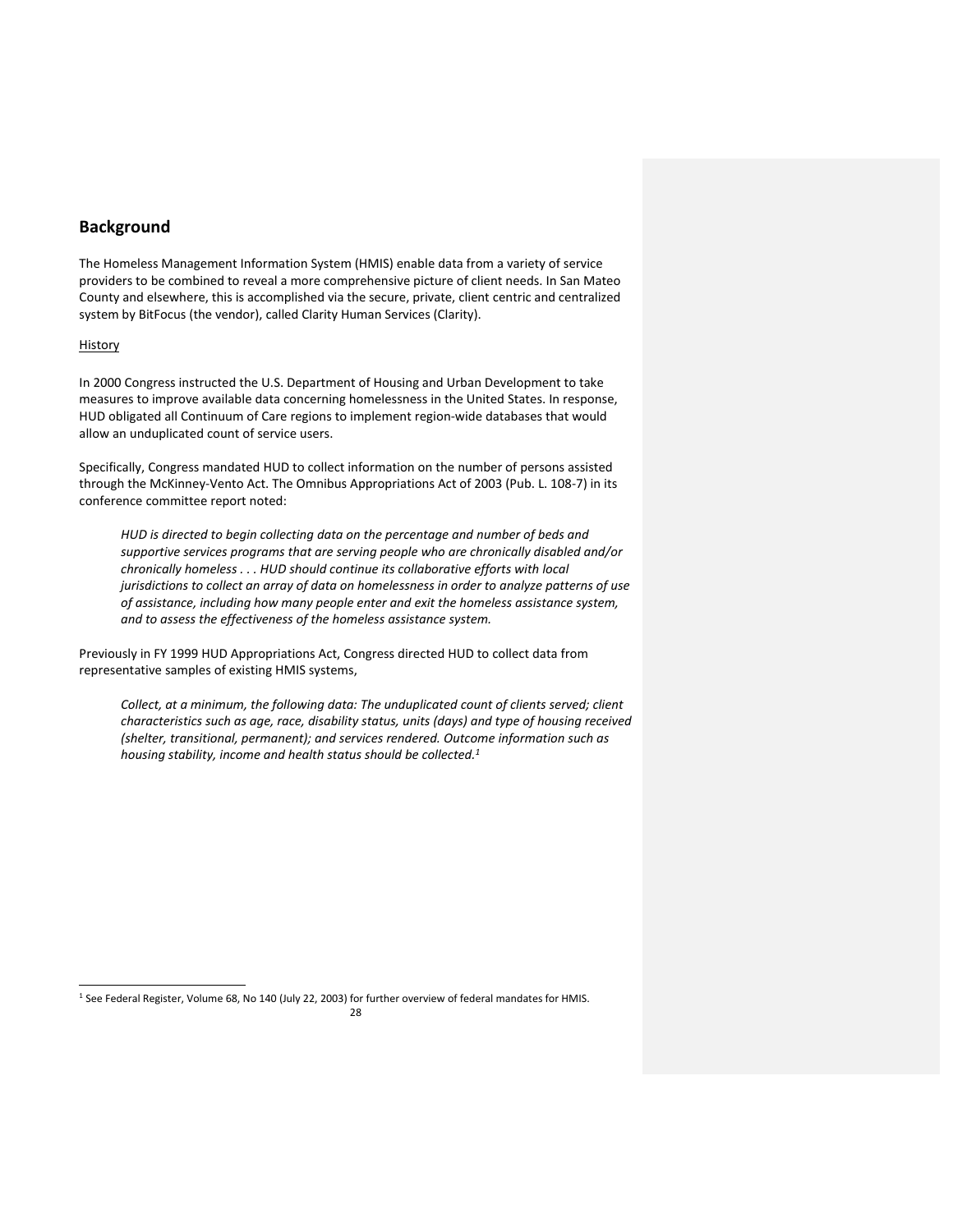#### Eligible Programs

Programs which may use HMIS include, but are not limited to:

- Emergency Shelters and Transitional Housing Programs serving homeless adults, families and youth<sup>2</sup>
- Street and Community outreach programs to persons who are homeless
- Supportive Service programs serving persons who are homeless

In addition, HMIS participation is a requirement of various funders. On the Federal level, HMIS participation is mandated for all service and housing providers that receive HUD funding under the McKinney‐Vento Act, which includes:

- Supportive Housing Program (SHP)
- Permanent Supportive Housing
- **Other Permanent Housing**
- Shelter Plus Care
- Section 8 Moderate Rehab for Single Room Occupancy
- Emergency Solutions Grant (ESG)

• Housing for Persons with AIDS (HOPWA)

Ideally all emergency shelters, transitional and supportive housing program, and homeless outreach programs will participate in HMIS. The more agencies that participate in the system the better. More agencies equal more comprehensive data, and therefore improved information for planning and policymaking. More users within agencies means that clients will more likely receive appropriate services, since their caseworkers may have an opportunity to see relevant case history from prior service episodes, and will have an opportunity to rely upon the systems case planning, referral, and data protection capacities.

<sup>&</sup>lt;sup>2</sup> In general, domestic violence shelters are prohibited from participating in HMIS by federal legislation, under the Violence Against Women Act (VAWA).

<sup>29</sup>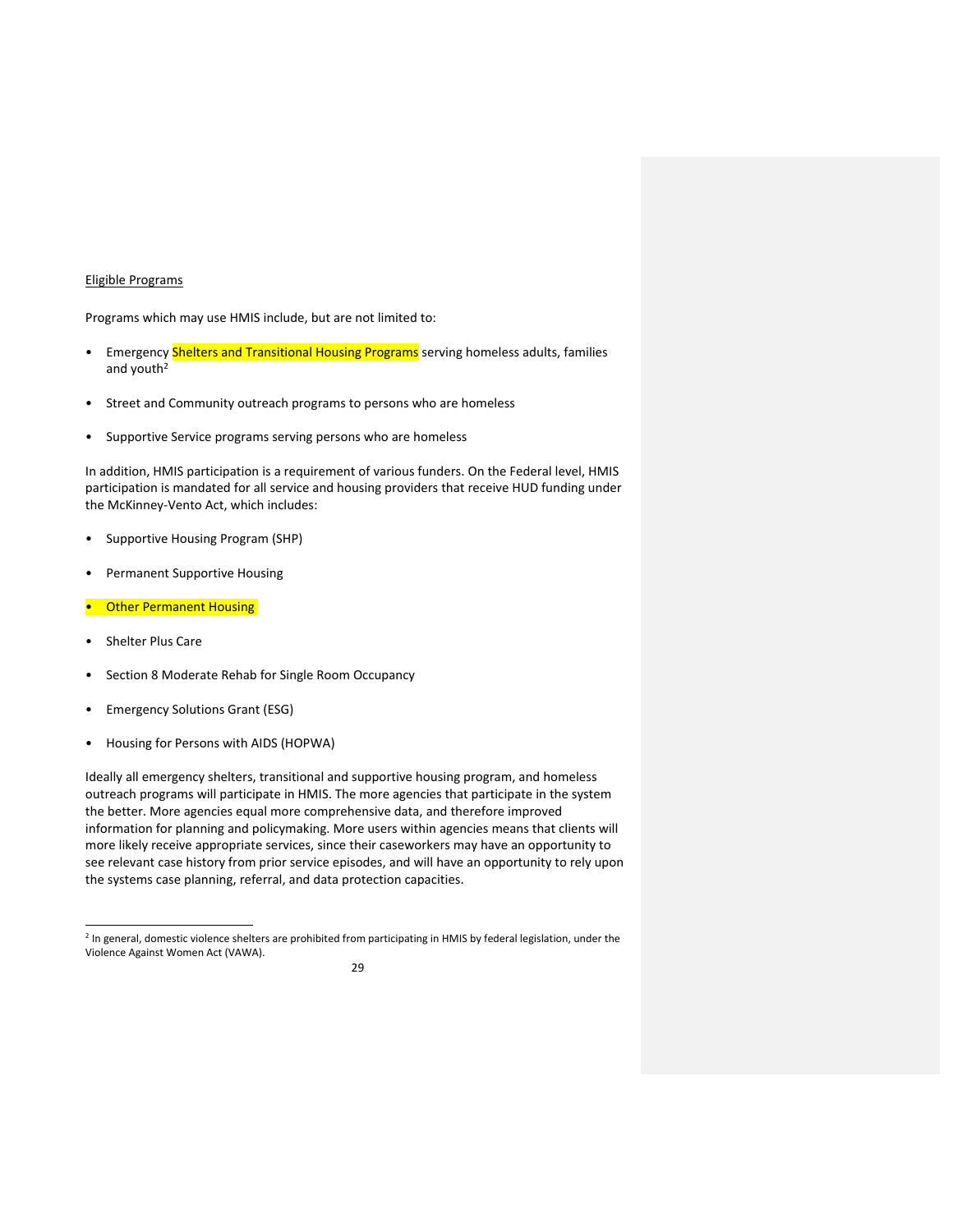#### Why is this Important?

Because agencies that serve people experiencing homelessness work for the public welfare of our communities, they must remain accountable to their program participants, funders, and community partners. One way to remain accountable is to be driven and focused on a mission and to report progress on accomplishing that mission. Programs should be transparent about what outcomes and goals they have achieved. HMIS allows programs to manage data in a secure and standardized environment that also offers an aggregate view of our county's homelessness. We hope that with better information we will be able to plan, work, and achieve greater success in serving participants with meaningful services and housing options and end a social problem that can be fixed.

# **Expectations for HMIS Partner Agencies**

Human services agencies that participate in San Mateo County's HMIS are referred to as "partner agencies." Each partner agency needs to follow certain guidelines to help keep the HMIS on track and to maintain data privacy and accuracy.

#### Implementing HMIS

To prepare for participating in San Mateo County's HMIS, agency administration should:

- Dedicate at least one computer to the use of HMIS. The computer must have access to the Internet and must be running a modern browser. The computer(s) should be in an area that is not accessible to the public or any staff not cleared to see identifying information of the agency's clients.
- Familiarize themselves with HMIS by attending a HMIS training session or by calling the HMIS coordinator and scheduling a HMIS site visit.
- Decide how many system end‐users they will need. "End users" are the people who will actually enter data into the HMIS and use the system to run reports that the agency will need for funding purposes, or find useful for internal management. Typical end users include intake workers and case managers. Typically, the more end-users in an agency, the more useful the system becomes.
- Familiarize prospective end-users with basic computer skills if necessary (e.g., windows, using a mouse, navigating the internet).
- Designate a primary HMIS contact within the agency.

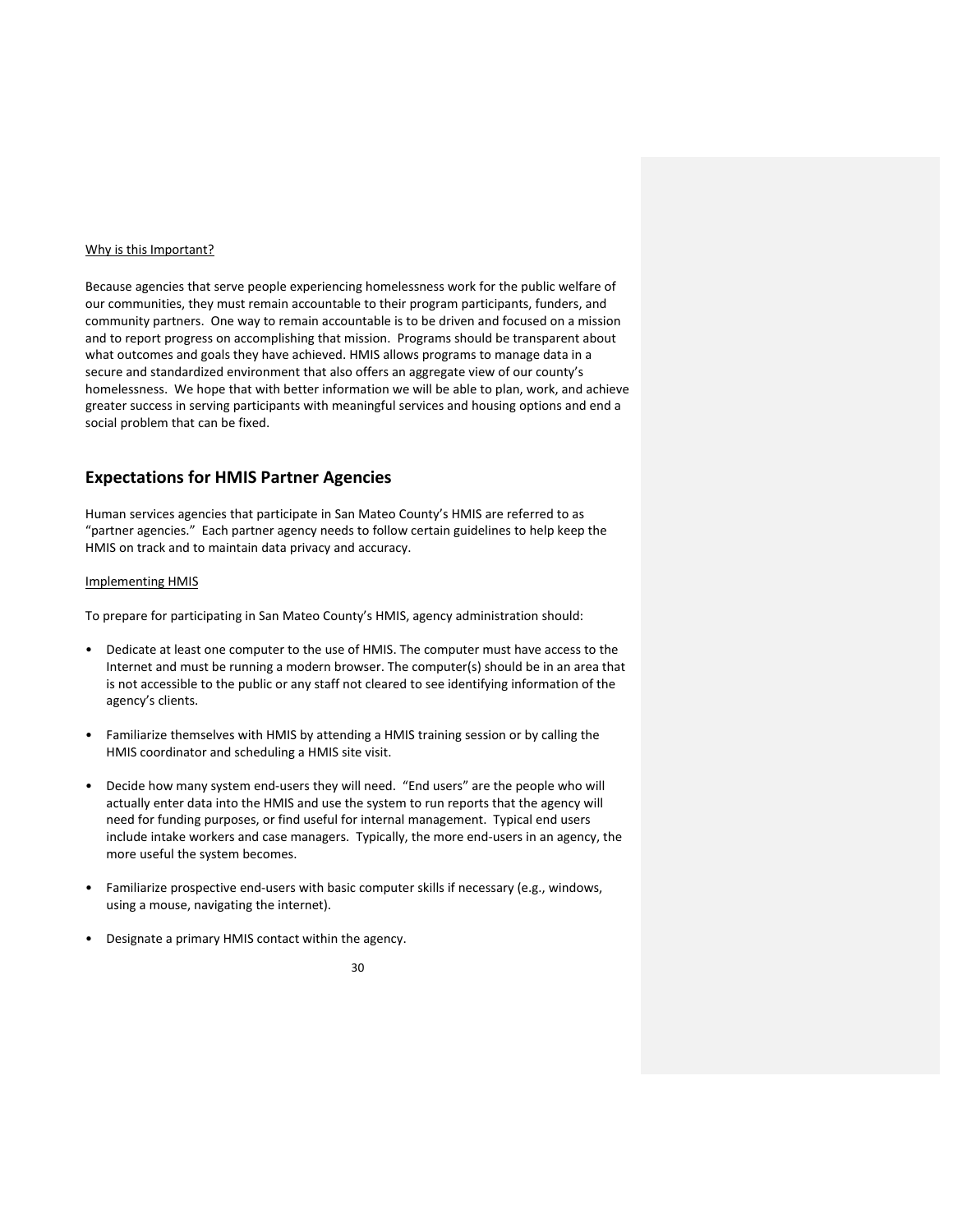- Develop a clear understanding of current reporting needs and funding streams.
- Understand the agency's data privacy requirements. For example, is the agency covered by HIPAA?
- Who will run reports? Which ones? How often? Note that we strongly recommend running reports on a monthly or weekly basis to help check for data errors. This particularly includes program entry and exit dates and the progress of the client receiving services. The agency is responsible for maintaining accurate data, and regularly running reports is a good way to double check that information has been properly recorded in the system. Regular reporting may also provide the agency with important information about its clients and programmatic goals.
- Data privacy practices and client informed consent. Before entering actual data, agencies must develop or adopt any necessary client notice, consent, and release of information forms, as well as their own written data privacy policy.

## **Reporting**

Agencies are required to run reports in the system as directed by their funding sources, and should run these reports prior to actual report due dates to check for data entry errors. Agencies are strongly encouraged to use the systems reporting features on a more frequent weekly or monthly basis to check for data entry errors. Agencies are responsible for the quality of the data that they report.

## General On‐Going Commitments and Data Quality

Participating agencies should be prepared to commit to the following:

Maintaining accurate data. The agency should run system reports on a regular weekly or monthly basis to check for errors. The agency should contact the County of San Mateo's Human Services Agency, Business Systems Group 650‐802‐7573 or HSA\_ServiceDesk@smcgov.org if needing assistance with data correction, including deleting any client records that were entered by mistake.

Obtaining written client consent, or releases of information, for data sharing (if the agency desires to share client data with other HMIS partner agencies). HIPAA‐covered agencies also must allow clients to opt out of research uses of HMIS data.

Cancel HMIS access of any end‐user who is terminated from employment, leaves the agency, or needs to be restricted from the system for any other reason. The agency needs to contact the County of San Mateo's Human Services Agency, Business Systems Group 650‐802‐7573 or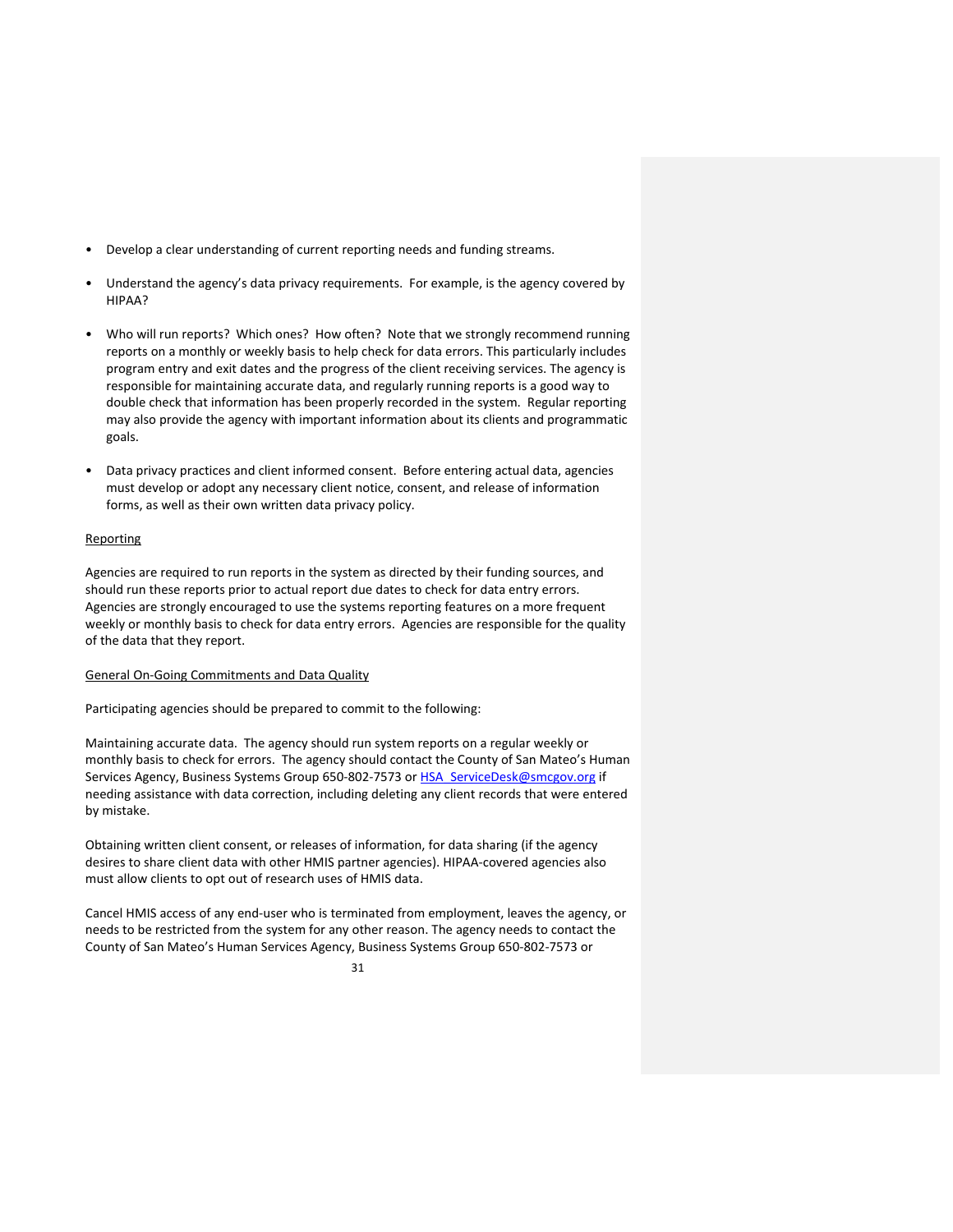HSA ServiceDesk@smcgov.org as soon as possible and no more than 24 hours after the enduser is terminated.

## Information Entry Standards

- Information entered into County of San Mateo's HMIS will be truthful, accurate and complete.
- Agency staff will not enter information about clients into County of San Mateo's HMIS database unless the information is required for a legitimate business purpose such as to provide services to the Client, to conduct evaluation or research, to administer the program, or to comply with regulatory requirements.
- When adding to, or modifying data in, an existing client's HMIS record, end users should check to see if that client is currently receiving services from a different HMIS partner agency (e.g., entered into, but not yet exited from another program).

## No Conditioning of Services

Agencies shall not decline to provide any services to a client based upon a client's refusal to sign a Release of Information form or refusing to allow entry of information into County of San Mateo's HMIS. (Note: This does not over‐ride agency policies or funding restrictions that may require certain data from a client before an agency is able to serve the client. However, the client may be offered the opportunity to be entered into HMIS as a "private" client – e.g., all client information will be hidden from other provider agencies.)

## Data Privacy and Protection

Program participants have a clear right to:

- Keep their personal information held private.
- Have their preferences with regard to the entry and sharing of client information within County of San Mateo's HMIS respected, whether they prefer their data to be shared with other partner agencies or not.
- Request a change in their information sharing preferences.
- Refuse to allow entry of identifiable information into County of San Mateo's HMIS without being denied services (except if entry of identifiable information is necessary for program operation).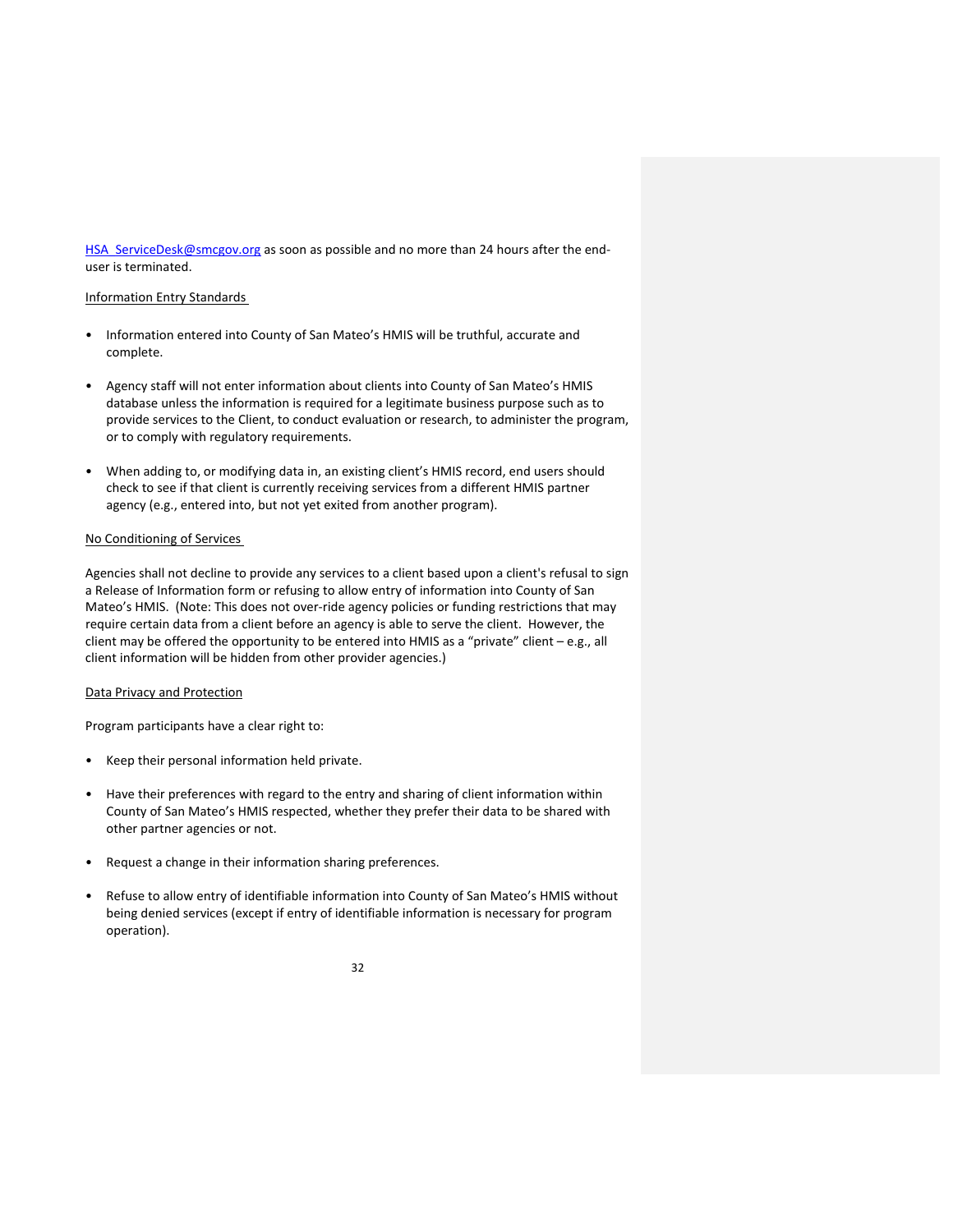- Have only truthful and accurate information about them entered into the system.
- Not be asked for information unless the information is required for a legitimate business purpose such as to provide services to the client.
- Inspect and obtain a copy of their own information maintained within County of San Mateo's HMIS (except for information that is used in preparation for a criminal or civil court case under release by subpoena).
- File grievances related to the HMIS without retaliation.

Agencies are responsible for the actions of their users. Among the steps each agency will take to maintain data privacy and security are:

- Access. Agencies will permit access to County of San Mateo's HMIS or client‐level information obtained from it only to paid employees or who need access to County of San Mateo's HMIS for legitimate business purposes (such as to provide services to the Client, to conduct evaluation or research, to administer the program, or to comply with regulatory requirements).
- Usernames and passwords. Usernames and passwords shall not be stored or displayed in any publicly accessible location. Usernames and passwords may only be used by the person to whom they are assigned; licenses may not be shared under any circumstance. Each staff who accesses HMIS must have a unique username and password.
- Change in Employee status. If an authorized user separates from employment with a Core Service Agency or Homeless Service Provider, notification must be made via a support ticket to the HSA Services desk by contacting County of San Mateo's Human Services Agency, Business Systems Group at HSA\_ServiceDesk@smcgov.org or 650‐802‐7573. The ticket shall request termination of the user's rights within 24 hours of an employee leaving employment to terminate access to the Clarity account.
- Training. Each agency will only allow their staff to access County of San Mateo's HMIS after the authorized user receives appropriate confidentiality training and has signed an Oath of Confidentiality. The Oath of Confidentiality represents the user's agreement to the following terms and conditions:
	- Do not access, review or discuss client information unless required in the completion of assigned responsibilities. Do not access any information for any unlawful or improper purpose.

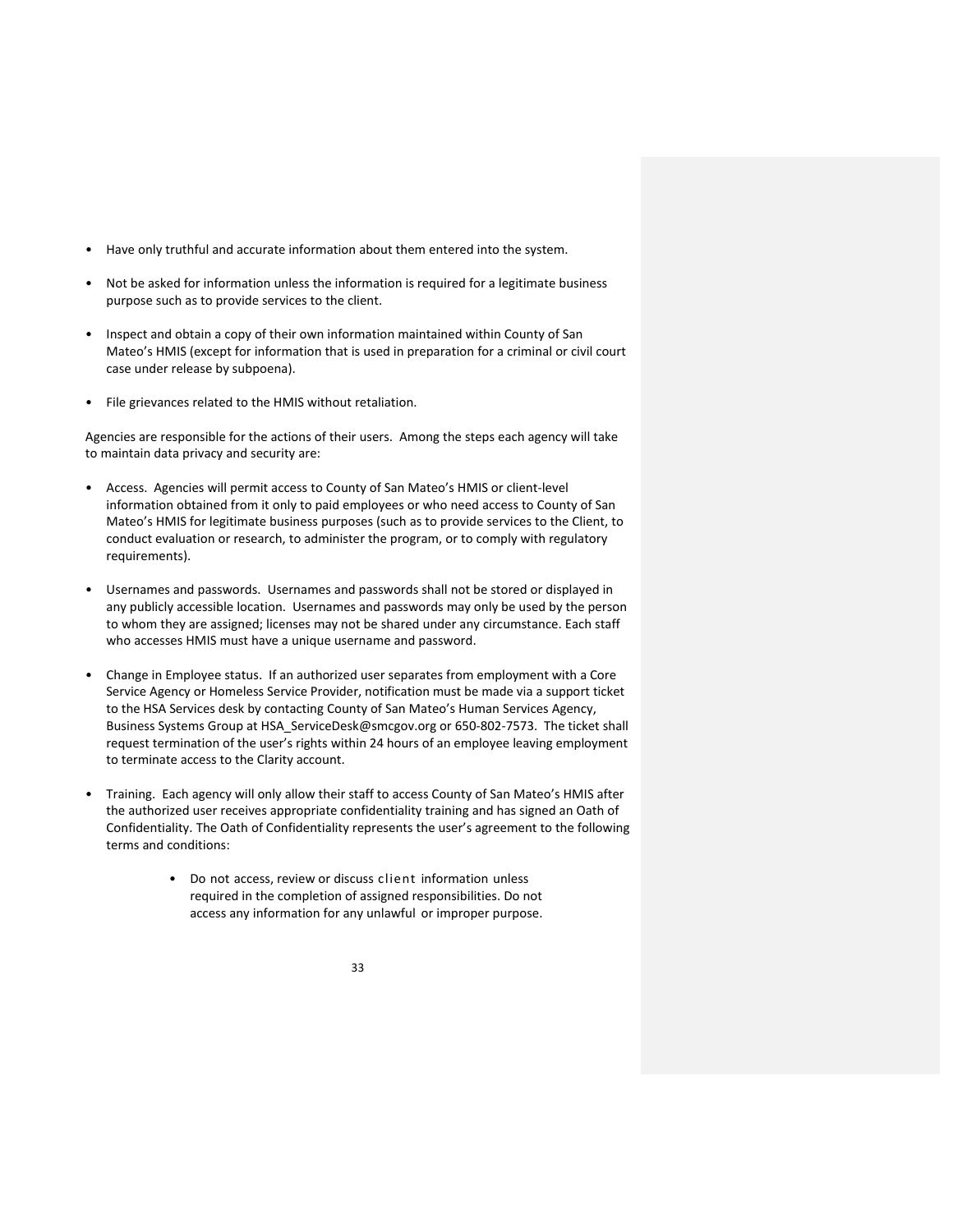- Do not disclose or discuss client information to other staff who do not have a legitimate business need for that information.
- Do not attempt to access systems or client data to which you lack authorization.
- Do not attempt to access client information through a colleague(s) unless it is for a legitimate business purpose.
- Do not change or delete any client data unless such a change or deletion is part of your job function.
- Do not attempt to access client information for personal use for any reason.
- Do not attempt to access client information for use that exceeds the scope of the Clarity User's duties and responsibilities.
- Staff should collect printed client information promptly from shared printers and photocopiers. Where the technology is available, "delayed" or "confidential" printing options should be selected for highly sensitive document production. All printed client information should be shredded when no longer needed or kept in a locked cabinet.
- Do not make or store printed or media copies of client information unless it is a necessary part of your job.
- Do not share your access information (user name and password) with anyone.

# Data Sharing

One of the potential benefits – and potential risks – of the County of San Mateo's HMIS is the ability to easily share data between agencies in a standardized format. In either case, clients have the right to control access to their data and must sign a Client Release of Information form before an agency can share information about the client with other agencies via the County of San Mateo's HMIS. Note that agency staff must be prepared to explain the HMIS system and agency privacy policies upon request.

HMIS project staff at the County of San Mateo, Human Services Agency, Center on Homelessness, will have access to all information entered into the system. The Human Services Agency routinely deals with sensitive data and abide by strict data privacy practices. The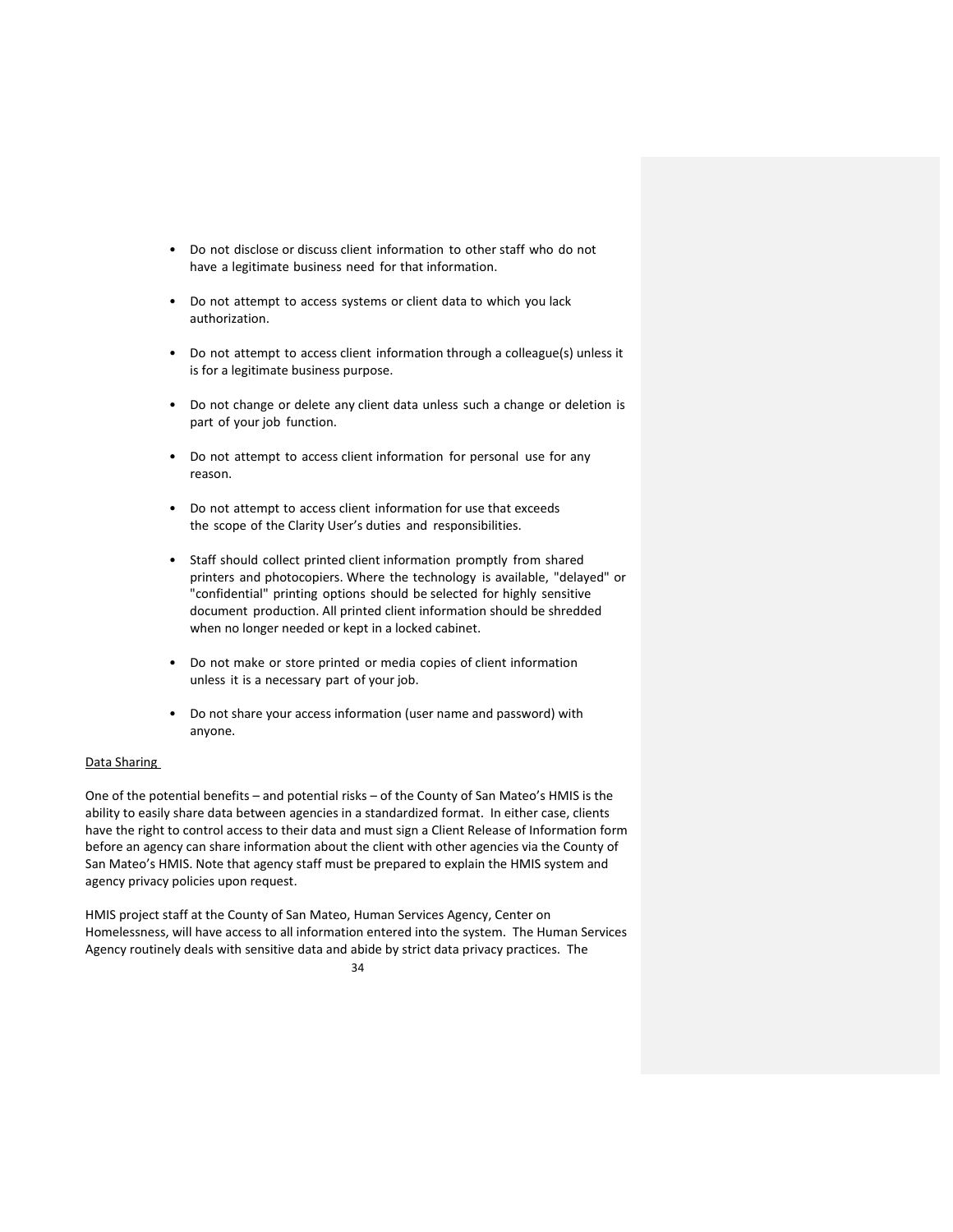Human Services Agency will only access identifying information for business-related reasons, including administering the database, conducting research, and preparing reports (only aggregate information will be included in reports).

## Accountability for Noncompliance

The Human Services Agency, Center on Homelessness will review progress made by participating programs with HMIS. The Center on Homelessness may provide notice to the local Continuum of Care when agencies are found not to be in compliance with data entry or have violated the code of ethics or privacy concerns.

# **Expectations for HMIS System Administrator**

#### Providing an HMIS

As system administrator for County of San Mateo's HMIS, the Human Services Agency provides all of the necessary equipment, staff, and technology to operate and maintain the central site. This is done in partnership with the vendor (BitFocus) and San Mateo County Human Services Agency, which is the CoC Lead Agency and the HMIS Lead Agency.

In addition, the system administrator will work with Continuum of Care Coordinators, participating agencies, end‐users, vendors, and other HMIS stakeholders to ensure compliance with HMIS-related rules and standards enacted by the U.S. Department of Housing and Urban Development, meaning the current HMIS Data Standard. This is to include, but not limited to:

- Review, revise, and approve a privacy plan, security plan, and data quality plan for the **HMIS**
- Ensure consistent participation of recipients and sub recipients in the HMIS; and
- Ensure the HMIS is administered in compliance with requirements prescribed by HUD in the HMIS Data Standards

# Notice of Planned Interruption in Service

Whenever possible, the Human Services Agency will notify participating agencies of planned interruptions to service at least 3 business days prior to the interruption.

# **HMIS Policies Continued**

Data Requests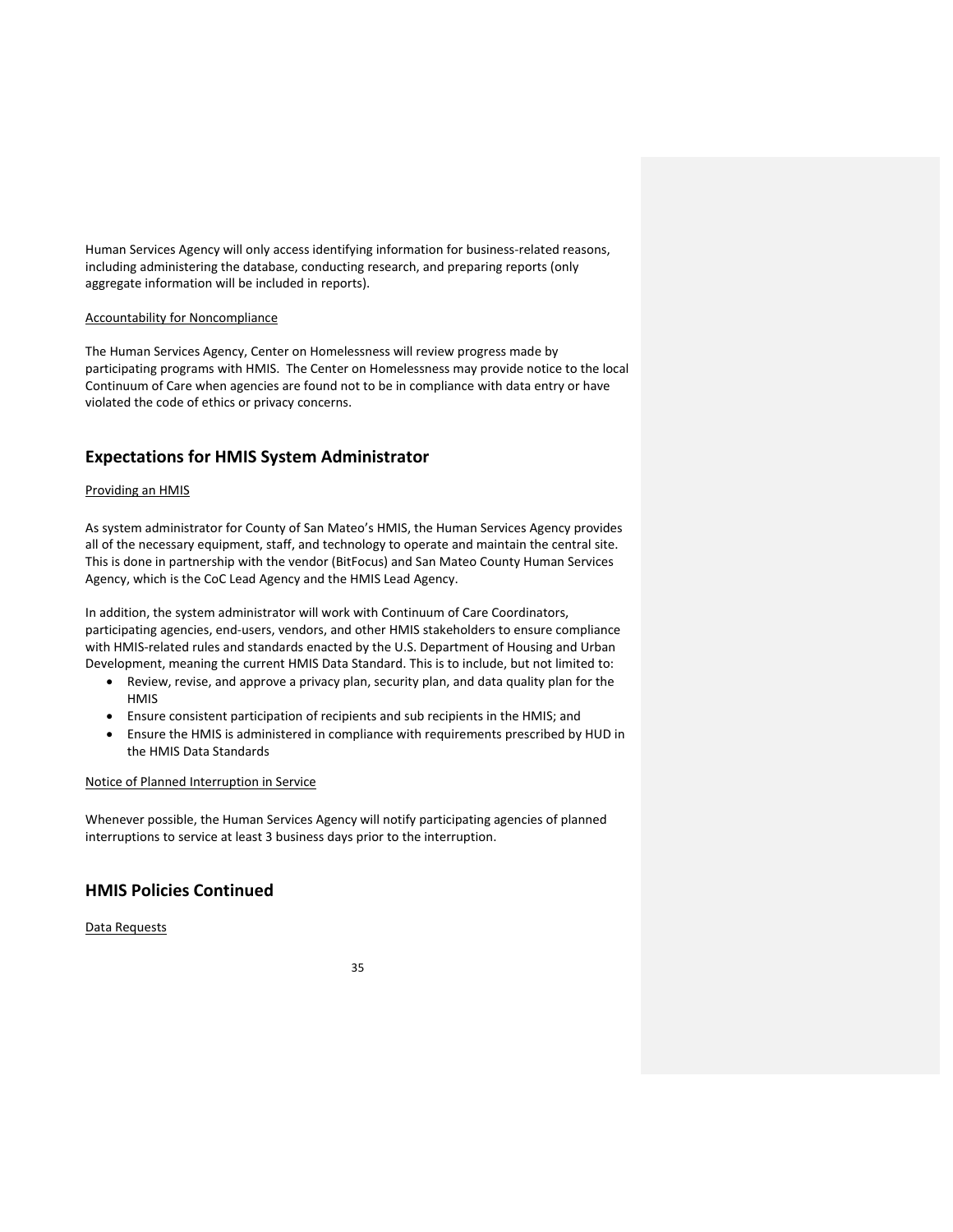Agencies will respond to all data requests submitted by individual program participants served by that particular agency. Any requests received by an agency that the agency is unable to fulfill will be forwarded to H.S.A.

Requests for inspection or copies of personal data or private information or by individual program participants shall be accommodated with no service charges or fees. Any agency, or the County of San Mateo's Human Services Agency, may deny access to information that is legally protected due to current or pending legal activity. An agency or program may deny inspection or copies of personal information if the individual program participant has requested the same data or information more than two times in a calendar year (unless substantive change have been made to the record – program participants may request another copy upon substantive change to their records).

Program participants may request amendments or corrections to their record. Any such requests shall be honored unless program staff have a justifiable reason for not making the change, including that the requested change would misrepresent client characteristics, service dates, or the like. Requests for changes that are not honored may be recorded under client case notes in the HMIS. Requests for multiple alterations in any calendar year may be denied due to administrative burden or harassment by the individual program participant (unless substantive changes have been made to the record – program participants may request additional alterations following substantive changes to their records).

## Grievance Procedures for Individual Program Participants

Users must permit clients to file a written complaint regarding the use or treatment of their information within County of San Mateo's HMIS. Clients may file a written complaint with either the Agency/program or with the Center on Homelessness. Clients may not be retaliated against for filing a complaint.

#### Data Privacy and Security Protection Training

The Human Services Agency encourages all participating agencies or programs to routinely train their personnel on best practices in data privacy and security protection. Data privacy is emphasized in HMIS training sessions, but more general training on this topic is encouraged.

#### Data Accuracy

Agencies are responsible for the accuracy of the data they enter into the HMIS. Agencies are strongly encouraged to run reports on a monthly or weekly basis to check data and consult with the Human Services Agency to correct any problems.